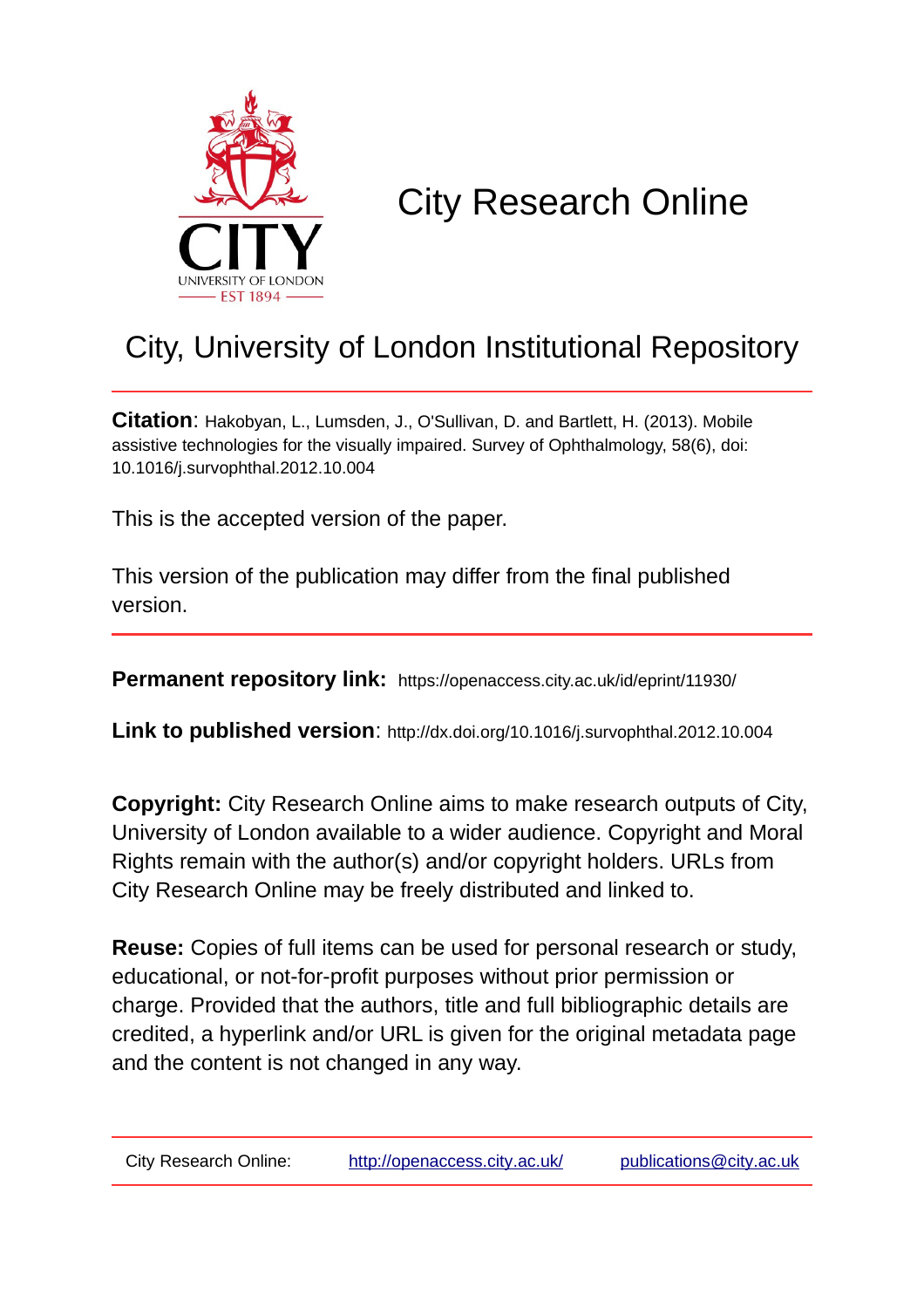## **Mobile Assistive Technologies for the Visually Impaired**

Lilit Hakobyan BSc  $(Hons)^1$ Jo Lumsden BSc (Hons), PhD<sup>1</sup> Dympna O'Sullivan BSc (Hons), PhD1 Hannah Bartlett BSc (Hons) MCOptom, PhD2

<sup>1</sup>Computer Science Research Group, School of Engineering & Applied Science, Aston University, Birmingham, UK

<sup>2</sup>Ophthalmic Research Group, School of Life  $\&$ Health Sciences, Aston University, Birmingham, UK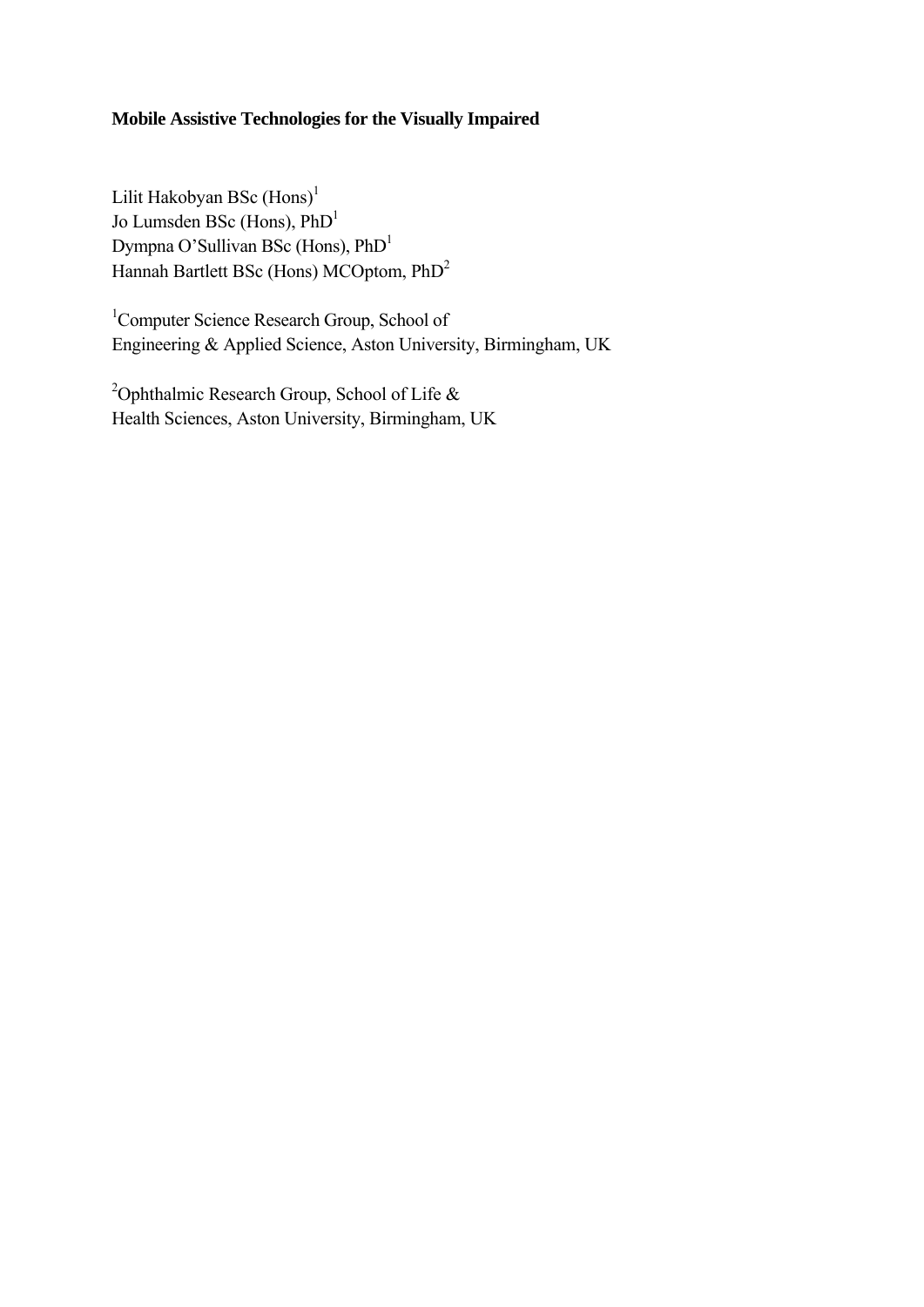#### **Abstract**

There are around 285 million visually-impaired people worldwide, and around 370,000 people are registered as blind or partially sighted in the  $UK<sup>A</sup>$ . On-going advances in information technology (IT) are increasing the scope for IT-based mobile assistive technologies to facilitate the independence, safety, and improved quality of life of the visually impaired. Research is being directed at making mobile phones and other handheld devices accessible via our haptic (touch) and audio sensory channels. We review research and innovation within the field of mobile assistive technology for the visually impaired and, in so doing, highlight the need for successful collaboration between clinical expertise, computer science, and domain users to realize fully the potential benefits of such technologies. We initially reflect on research which has been conducted to make mobile phones more accessible to people with vision loss. We then discuss innovative assistive applications designed for the visually impaired that are either delivered via mainstream devices and can be used while in motion (e.g., mobile phones) or are embedded within an environment that may be in motion (e.g., public transport) or within which the user may be in motion (e.g., smart homes).

**Keywords**. Vision loss, visual impairment, low vision, blind, IT systems, mobile computer devices, mobile technology, mobile assistive technology, handheld assistive technology

#### **Introduction**

In the UK, 20% of people aged 75 years and over are living with sight loss. Regrettably, this percentage is expected to increase in coming decades <sup>B</sup>. Vision loss is the most serious sensory disability, causing approximately 90% deprivation of entire multi-sense perception for an individual <sup>28, 98</sup>. Visual impairment has a significant impact on individuals' quality of life, including their ability to work and to develop personal relationships. Almost half (48%) of the visually impaired feel "moderately" or "completely" cut off from people and things around them <sup>B</sup>.

Advances in information technology (IT), and in particular mobile technology, are increasing the scope for IT-based assistive technologies to support a better quality of life for individuals with disabilities, including visual impairment. Technology has the potential to enhance individuals' ability to participate fully in societal activities and to live independently  $63, 95$ .

The domain of IT-based assistive technologies is broad, as is the range of support such technologies can provide. The past few years have seen an increasing trend for ubiquitous computing – that is, a model of human-computer interaction in which the technology fits into the natural human environment  $106$ . With truly ubiquitous computing, users may engage in everyday activities not even conscious that they are using IT to accomplish them. When ubiquitous computing is directed to deliver assistance to individuals with disabilities, the concept of mobile assistive technologies emerges. Mobile assistive technologies allow individuals with disabilities to benefit from portable, lightweight, discrete aids that are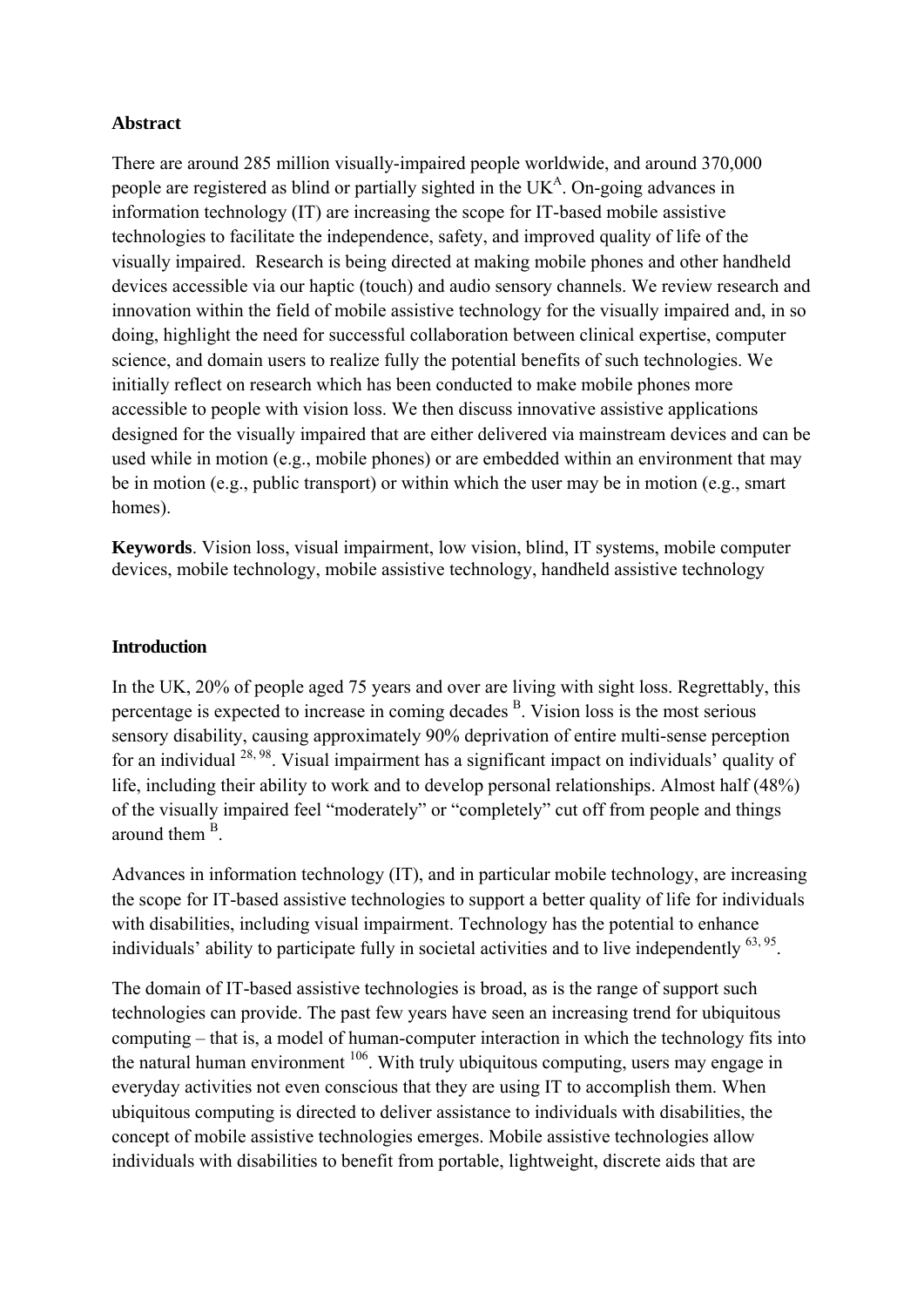delivered via devices that are popular among the general population and therefore do not carry the same stigma as other, more traditional, assistive aids.

In this review, we provide a comprehensive overview of *research and innovation* within the field of mobile assistive technology to support people with visual impairment. We highlight the need for collaboration between clinical expertise and the field of computer science, as well as the how the inclusion of persons with low vision in the design process will help deliver innovative, effective, and acceptable mobile assistive technology solutions. We consider the term 'visual impairment' to incorporate any condition that impedes an individual's ability to execute typical daily activities due to visual loss. Since our aim is to present a general review of mobile assistive technologies for the visually impaired, we do not segregate low vision from total blindness and so use these terms interchangeably. Where a device or application only supports a specific type or level of visual impairment, we specify this.

Unfortunately, visual loss inevitably leads to impaired ability to access information and perform everyday tasks<sup>15</sup>. In today's knowledge-intensive society, information access is increasingly crucial, not just for performing daily activities, but also for engaging in education and employment. As such, for a visually-impaired person, a key function of many assistive technologies is to provide access to information<sup>78</sup>. Information accessibility for the visually impaired has been enhanced generally by the development of tactile- and auditorybased presentation methods as effective alternatives to traditional visual presentation of information  $3,71,2$ . These alternative modalities for information access are, for example, applicable to websites <sup>e.g., 26, 67</sup>, charts and graphs <sup>e.g., 36, 35</sup>, and facial expressions <sup>e.g., 10</sup>. In isolation, however, these solutions do not constitute mobile assistive technologies and so, while important and interesting, they are outside the scope of this review.

#### **Assistive Technology: Goals and Interpretations**

Assistive technologies in the broadest sense of the concept are in widespread use, and their benefits are well documented e.g., 49, 83, 89. The technologies have evolved significantly over the years, from a simple typewriter built in the 19th century to help blind people write legibly C to a mobile phone application helping visually-impaired individuals to 'see' and understand their surroundings 64. Assistive technologies have the potential to enhance the quality of life of visually-impaired persons via improved autonomy and safety. Furthermore, by encouraging them to travel outside their normal environment and to interact socially, these technologies can decrease their fear of social isolation.

There are various definitions of assistive technology. Common to them all, however, is the concept of an item or piece of equipment that enables individuals with disabilities to enjoy full inclusion and integration in society 37, 72, 88. Traditional assistive technologies include white canes, screen readers, walkers, etc. Modern *mobile assistive technologies* are more discrete and include (or are delivered via) a wide range of mobile computerized devices, including ubiquitous technologies like mobile phones. Such discrete technologies can help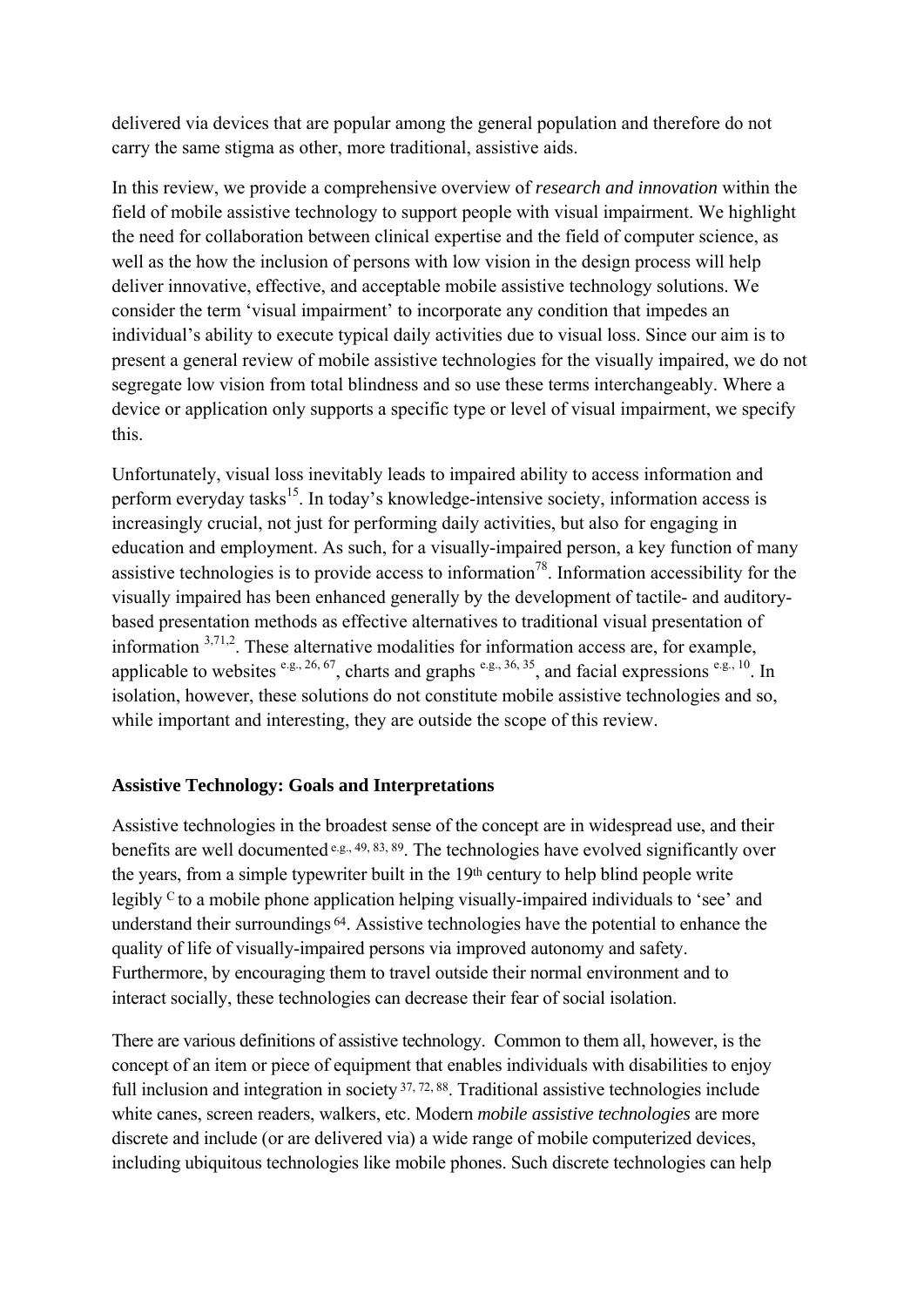alleviate the cultural stigma associated with the more traditional (and obvious) assistive devices D. We interchangeably use '*mobile assistive technology'* and '*assistive technology*' to refer to mobile IT-based solutions or enhancements for facilitating the independence, safety and overall improved quality of life of individuals with visual impairment 72. By defining assistive technology in this way we are by no means restricting our focus to assistance provided via small mobile platforms – our definition extends to include robotics as well as the accumulation of co-located and embedded technologies to create smart homes (as is discussed later)*.* 

#### **Mobile Assistive Technology**

Billi et al.  $^{14(p\ 3)}$  observe that "mobile devices present new opportunities [...] in the field of information technologies and in […] society, such as ubiquitous access [and] portability". A fundamental advantage of using mobile devices to deliver assistive technologies is the unobtrusive nature of many of the platforms. Devices that are subtle or applications that are embedded into a mainstream device such as a mobile phone can help individuals feel less stigmatized or labeled. Furthermore, assistive systems are typically adaptable across multiple mobile platforms and can support multiple disabilities.

The advent of mobile phones, in particular smartphones, has piloted a new era of connectivity where users are afforded information access "almost any time and in any place" <sup>14</sup>. Such devices are no longer just telephones, but now offer an impressive cluster of features in a compact, portable form 64. Appropriately, a growing number of the visually impaired are using smartphones in their daily activities<sup>39, 52</sup> For the purpose of our review, "mobile" refers to any device that is itself portable and can be used while in motion (this includes mobile phones), or that is embedded within an environment that can be in motion (e.g., within public transport) or within which the user is in motion (e.g., within the home around which the user moves). We also include robotics that can either enhance or support users' mobility. We reflect on research that has been done to make standard mobile hardware more accessible to people with vision loss (e.g., mobile phones) separately from research that uses mobile devices as a platform for delivery of specialized assistive support.

#### **Mobile Devices Made Accessible for Visually-Impaired Users**

Mainstream mobile devices are typically visually and physically demanding and are, therefore, not particularly accessible to individuals with visual impairment  $42$ . This situation has been further exacerbated by the increasing ubiquity of touchscreen-based mobile devices that rely even more heavily on visual interaction techniques. Interestingly, however, the perceived limitations of the small keypads and screens on mobile devices, as well as their recognized inappropriateness for use within contexts where visual attention has to remain on the physical environment for safety reasons, has led to research into the use of touch and audio to enhance or replace traditional reliance on visual display resources.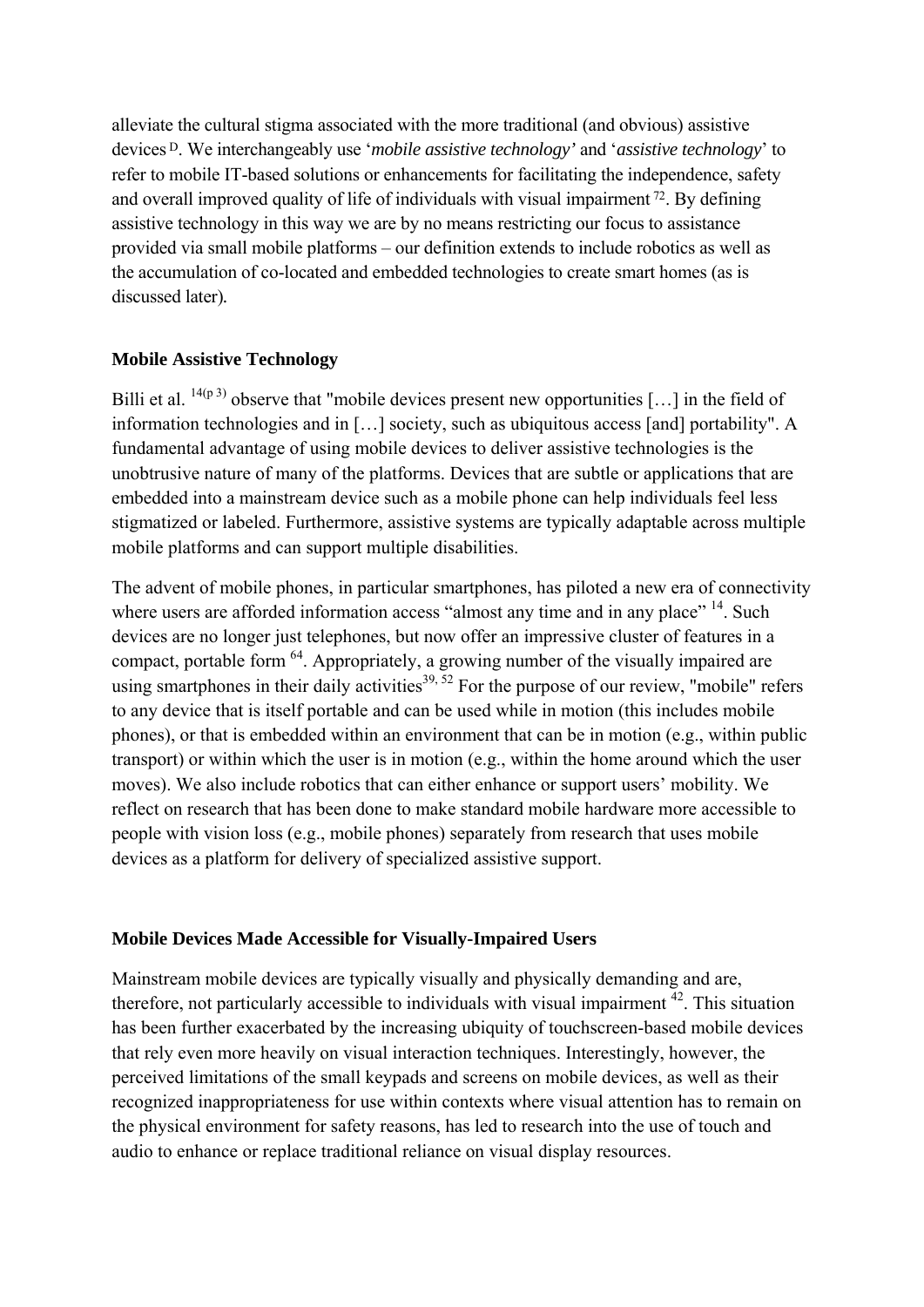Innovation in these areas has explored usage of sensory modalities other than vision – for example, speech recognition  $^{77}$ , non-speech auditory feedback  $^{17}$ , haptic (touch-based) feedback  $18$ , and multimodal input  $105, 76$  (which combines different sensory modalities) – to reduce dependence on visual interaction<sup>19, 107, 21</sup>. Recent advances in the likes of vibrotactile, text-to-speech (TTS), and gestural recognition systems have consequently opened up scope for increased accessibility to devices for persons with visual impairment.

Human-computer interaction based research is increasingly exploring the possibility of supporting truly 'eyes-free' interaction methods for smartphones and other handheld devices. While much of this research has been motivated by the need to preserve users' personal safety when in environments where they cannot devote their visual resource to interacting with the device, the innovations themselves are of obvious benefit to individuals with impaired vision. *Foogue* 32 is an eyes-free interface that enables users to access and input information to mobile phones by exploiting spatial audio and gestural input. It substitutes the need for visual attention by employing audio- and haptic-based interaction techniques. Specifically, information items (e.g., mp3 files) and software applications (e.g., mp3 player) are represented audibly within the  $360^\circ$  space around the user; sounds representing the various items, including those that are currently playing (such as an mp3 file loaded into the mp3 player), appear to originate from specific locations around the user when listened to via headphones. The user interacts with these audio representations to, for example, point to and select and open files or close a running application via physical arm/hand gestures made while holding the mobile device. By adopting the combination of audio and haptic interaction modalities, *Foogue* avoids any requirement at all for visual display and interaction.

Brewster et al.<sup>19</sup> proposed two novel solutions for eyes-free, mobile device use. The first presented information items to users via a 3D radial pie menu. To select an item, users were required to nod their head in the direction of the sound representing the item they wanted to use. In a current affairs application instantiation of the technique, weather, traffic, sport, and news were presented using snippets of identifiable audio – weather noises, traffic noises, the theme tune to a television show, "A Question of Sport", and the theme tune to a news channel, respectively – and the user nodded in the direction from which the sound appeared to originate in order to listen to that particular type of information. In another application, the user interacts with a music player in which musical genre, artists, albums, and tracks were represented by music snippets in a nested hierarchy which was interacted with in much the same way. Brewster et al. also developed a sonically-enhanced 2D gesture recognition system whereby a user could draw large shapes and other characters on a belt-mounted mobile device touchscreen in order to issue commands to the device. Although neither of their innovations were specifically designed for visually-impaired users, both entirely avoid visual displays and use sound- and gesture-based interaction techniques that could significantly improve the accessibility of IT devices for the visually impaired. With the rise of mobile technologies that are incorporating touch sensitive screens, we have seen a corresponding increase in research into touchscreen accessibility for the visually impaired. The biggest issue with touchscreen phones is a lack of tactile feedback that was afforded by the physical keys on older models of phones. Touchscreens provide no means of action orientation other than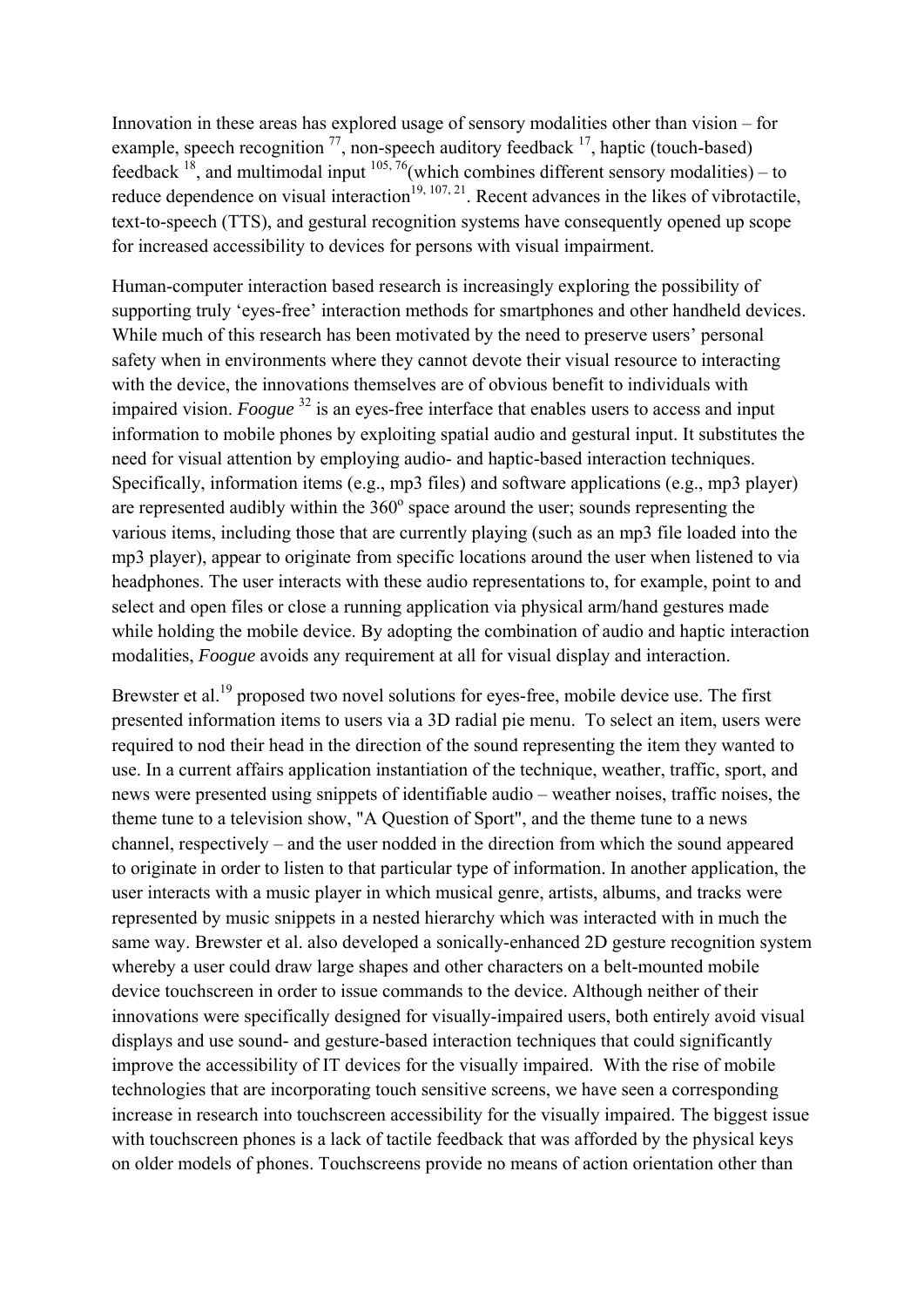via the visual modality. Neff et al.<sup>73</sup> split the issue of touchscreen accessibility into icon presentation on one half of the screen and effective interaction with the icons on the other half of the screen. They have established a design framework which, like the work described above, is based on the use of spatialized, non-speech sounds to present icons and the use of gestures to interact with the icons. Whilst Neff et al. have provided details of their framework, no results of user studies have yet been published.

The Slide Rule <sup>51</sup> interface overcomes the accessibility barrier of touchscreens by providing a "talking touch-sensitive" interface – an interface that is speech-based and has no visual representation. Users navigate through and scan lists of on-screen objects by brushing their fingers down the device surface and use gestures to interact directly with on-screen objects they encounter. A set of four multi-touch gestures are used to allow users to interact with onscreen objects: (1) a one-finger scan for browsing lists (e.g., Slide Rule speaks the first and last name of each contact in a phone book as a user slides his/her finger over each contact from top of the screen to the bottom in order to find a particular contact); (2) a second-finger tap for selecting items (e.g., the user holds one finger down over the selected contact, which has already been read aloud and then taps anywhere on the screen with a second finger to select the target beneath the first finger); (3) a multi-directional flick gesture for performing additional actions (e.g., the user flicks to the left for replying to a selected message); and (4) an L-select gesture for browsing hierarchical information (e.g., in a music player application, the user first moves a finger down the screen to find the desired artist, then to the right to choose from songs by that artist).

Slide Rule was developed according to a user-centered design methodology. Specifically, formative interviews were conducted with eight visually-impaired users to elicit requirements. This was then followed by iterative prototyping of the system with three visually-impaired users. This participatory approach to design meant that direct input from target users shaped the development of a cohesive set of interaction techniques based on key issues raised by potential users. For instance, users wanted to minimize the need to search for and select on-screen items through trial-and-error; consequently, the second-finger tap gesture, described above, was developed to lessen the accuracy demands when selecting items on screen and activating other options. Subsequent pilot evaluation studies have shown that visually-impaired participants enjoyed interacting with the touchscreen and recognized its potential.

*AudioBrowser*<sup>24</sup> is a similar information access tool for touchscreens that enables users to browse stored information and system commands via a combination of both speech- and nonspeech audio feedback. Users are guided by speech and non-speech audio as they move around the screen that is split in two to allow the user to differentiate the information display from the control display. As users' fingers move across the screen, non-speech audio is used to inform them when they cross a boundary. Within a given segment of the screen, speech audio informs the user of the information contained therein. A key advantage of *AudioBrowser* is that it supports a hierarchal structure that enables users to access information (e.g., webpages, personal documents, audio files, etc.) while on the move (and unable to look at the screen of their device) by following a direct, logical path.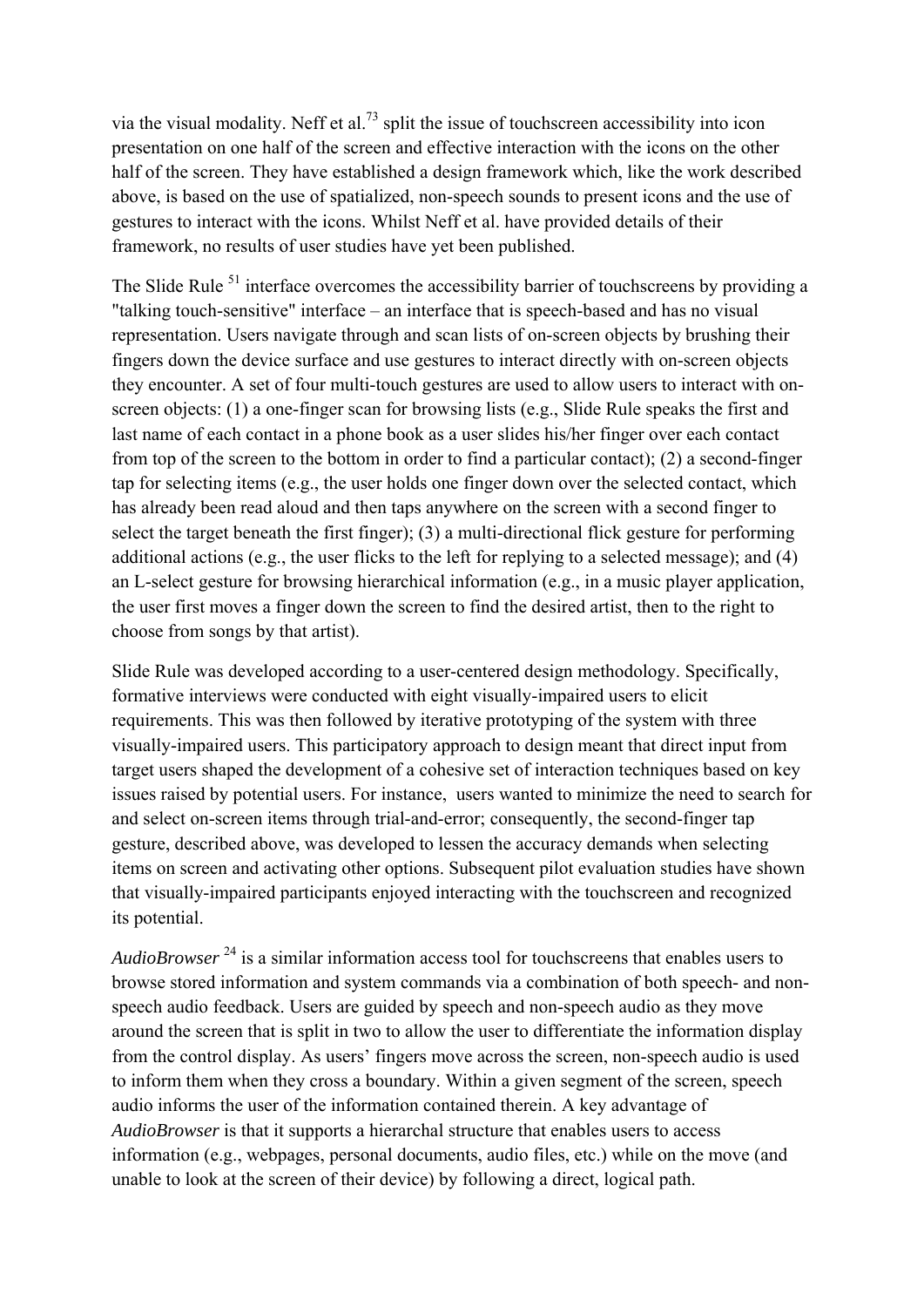The approach taken within *AudioBrowser* draws on the findings of a recent study investigating different approaches adopted by visually-impaired users when interacting with touchscreen user interfaces on mobile phones <sup>53</sup>. Participants' feedback highlighted the importance of quality of experience for visually-impaired users in comparison to task efficiency. Despite being the least time-efficient design, touchscreen interfaces based on horizontally structured hierarchies are generally preferred by users with visual impairment. This is one example of the importance of seeking and using qualitative information from end users in the design, development and evaluation of such technologies.

Aside from issues of mobile phone inaccessibility, visual impairment presents general challenges in daily life in terms of interacting with everyday appliances that support IT-based or computerized interfaces. To overcome these challenges, Nicolau et al.<sup>75</sup> have developed a personal mobile controller: this is an assistive application embedded within a mobile phone that is designed to allow users to interact with intelligent environments (environments that consist of computerized technology). The device was designed to meet requirements that were elicited via interviews with visually-impaired users to determine the difficulties they experience in use of ubiquitous technologies. The device downloads the appropriate interface specifications for the computerized technology within a given environment and generates a single, consistent, usable interface on a mobile phone that acts as a controlling interface for all computerized devices in the surrounding area, thus making the environment accessible via a single interactive controller for an individual to use.

The personal mobile controller is particularly useful for someone who is entering a new environment where the appliances are unfamiliar – for example, using a microwave in a new workplace. It reduces the embarrassment of having to ask others for assistance or attempt to understand the interface when there are other people around who may need to use the same appliance. Connelly et al.<sup>25</sup> argue that impaired users are more likely to use mobile technologies since these are deemed as non-stigmatizing and are associated with affluence and success. Having the capacity to support control of different interfaces and manifesting this control via a mobile phone as an intermediary device, the personal mobile controller exploits these positive attitudes and provides a single point of interaction with multiple complex technologies within an environment. Preliminary evaluation of the personal mobile controller revealed that users liked the controller and were able to explore and control computerized devices such as microwaves easily. Nicolau et al. propose to evaluate the personal mobile controller in field trials with members of the target user group.

As mobile technology gains sophistication and widespread use, research is on-going to make mobile phones and other handheld computer devices more efficient, cost-effective, functional, and accessible. The examples above represent just some of the work in the field of haptic interaction  $94$ , spatial audio displays  $70$ , and gestural recognition that is leading to the emergence of increasingly accessible means by which to interact eyes-free with mobile technologies.

In addition to more generalized innovation in the field of accessibility and usability of mobile devices discussed above, researchers have also explored the prospect of Braille displays as a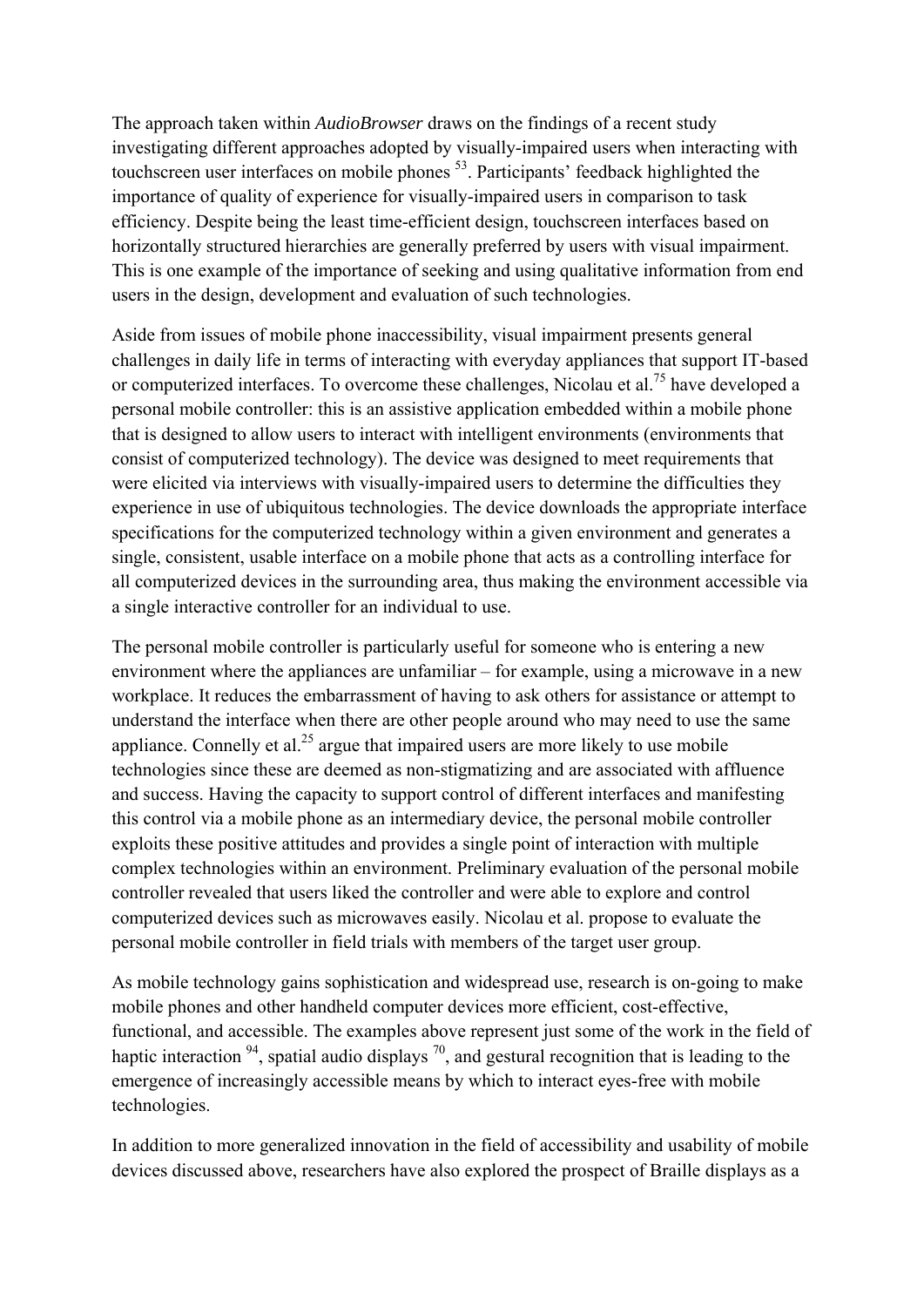specific form of haptic (touch-based) interaction for visual impairment. Whilst obviously only useful to those who have been trained in the use of Braille, research in this area represents a commitment to making mobile devices more accessible. The simplest of such approaches is *BrailleTap*<sup>42</sup>. Here, each mobile phone key represents a Braille character that the user can select to represent a letter of the alphabet. Using keys on the keypad as Braille cells allows the user to input text to form messages.

Jayant et al. introduced *V-Braille* 48 which, by conveying Braille through vibration on a touch screen, allows users who are Braille-literate to interact with mobile phone interfaces. The traditional Braille structure is imitated on a mobile interface by dividing the screen into six parts. When the screen is touched within these parts, vibrations of different strengths represent a character which allows users to differentiate between characters. Preliminary evaluation of V-Braille with nine potential end users showed there is scope for introducing Braille as an alternative and useful presentation paradigm.

*MoBraille* <sup>9</sup> is a novel framework for facilitating accessibility to many of the features of Android smartphones by connecting the phone to a Braille display which serves as an input/output platform. Braille displays operate by electronically raising and lowering different combinations of pins to reproduce in Braille what appears visually on a portion of the smartphone screen. *MoBraille* makes it possible for an Android application to interface with a Braille display over a Wi-Fi connection, thereby enabling Braille display users to access applications, including the compass and GPS-based facilities, on their phone. For example, *MoBraille* enables visually-impaired users to access real-time bus arrival information by displaying the information on their smartphone's Braille display. At his current bus stop, a user points his phone towards the street that is identified based on GPS coordinates, he confirms his location via a button press, and enters the route number via his Braille display, after which the Android application displays arrival information on the Braille display. *MoBraille* was developed based on sound understanding of end users' needs, wants, and expectations acquired as a result of conducting a series of semi-structured interviews with end users to understand the challenges they face and by engaging them in participatory design activities. As a result of a focus on the end users during design, some important findings were discovered and incorporated into the design. For instance, somewhat contrary to designers' initial conceptions, "conciseness and training" were favored over "discoverability". Users preferred an interface requiring training and memorization as opposed to the initially proposed interface based on self-explanatory messages. Although the reported *MoBraille* proof-of-concept focused on access to bus timetable information, it has the scope to be used as a platform for many other types of applications, such as barcode scanning.

#### **Mobile Device-Based Assistive Technology**

Established research into handheld device accessibility has demonstrated that users with visual impairment can effectively interact with small keypads and screens where non-visual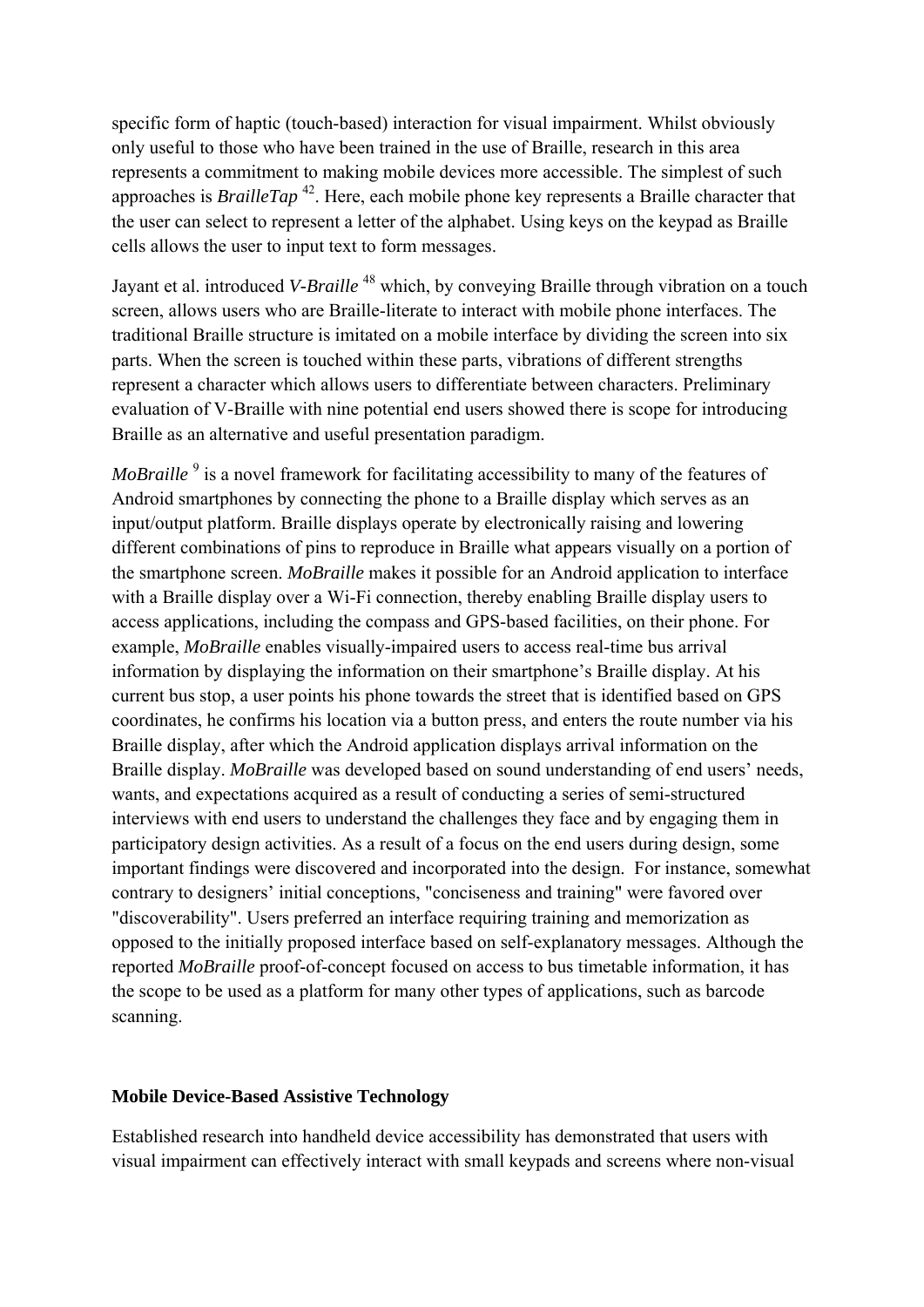input and output modalities are used to compensate for the lack of visual display resources <sup>61</sup>. With ongoing advances in mobile technologies, it is becoming ever more feasible for the visually impaired to rely on mobile handheld devices to capture information necessary for interrogating and understanding their surroundings and to access large amounts of information that can then be used to improve their level of independence, mobility, and quality of life.

Lack of independent and safe mobility is ranked as the most significant barrier depriving individuals with visual impairment of a normal living experience  $^{22}$ . Highlighting the vital impact mobile assistive technology can have in this capacity, we discuss innovation in mobile assistive technology according to key assisted-living functions designed to sustain individuals' independence. Specifically, we highlight innovation in supporting far distance tasks such as navigation and way finding  $e.g., 1, 33$ , intermediate distance tasks such as obstacle detection  $e.g.,108$ , space perception  $e.g.,90$  (which also includes near distance tasks such as reading), and independent shopping  $e.g., 57$ . Some of the aforementioned assisted-living functions are also supported by robotics and within smart homes and will be further discussed in these contexts.

#### *Navigation and Way-Finding*

Undoubtedly, sighted guidance is an effective means of mobility assistance for visuallyimpaired pedestrians  $40$ . Some argue that it reduces mental demand during travel  $91$  and, as such, also reduces levels of associated stress<sup>80</sup>. Consequently, researchers have attempted to combine technological solutions with sighted guidance to arrive at teleassistance systems  $e.g.,$  $E$ , 11, 22, 40 – a remote guidance concept whereby, based on technologically recorded and transmitted environmental information, remote sighted guiders provide visually-impaired users with verbal descriptions of the users' environment as well as directional instructions. Common to all navigational teleassistance systems is the need for the visually-impaired pedestrian to carry a backpack containing a digital webcam, GPS receiver, and mobile phone with microphone and earpieces. The navigating pedestrian is guided by spoken instructions from a sighted guider who receives information – typically in the form of video images – about the pedestrian's location on a personal computer via a wireless/3G connection and provides verbal directions over the same infrastructure. Although undoubtedly useful, current teleassistance systems tend to impede individuals' sense of personal independence and privacy. Further research is therefore required into both user acceptance and development of such teleassistance systems.

In contrast to teleassistance systems, which require the involvement of sighted support operators, more truly independent mobile device-based navigation and way-finding applications are quickly becoming one of the more successful approaches for supporting unsighted mobility. One example is *Voice Maps* <sup>96</sup> – a system for point-to-point navigation and independent mobility for visually-impaired users in urban areas that operates on an offthe-shelf touchscreen smartphone. *Voice Maps* takes advantage of Android's text-to-speech mechanism for generating voice messages, vibration for screen accessibility, and gesture recognition for text input. An interesting feature of the system is that, besides finding the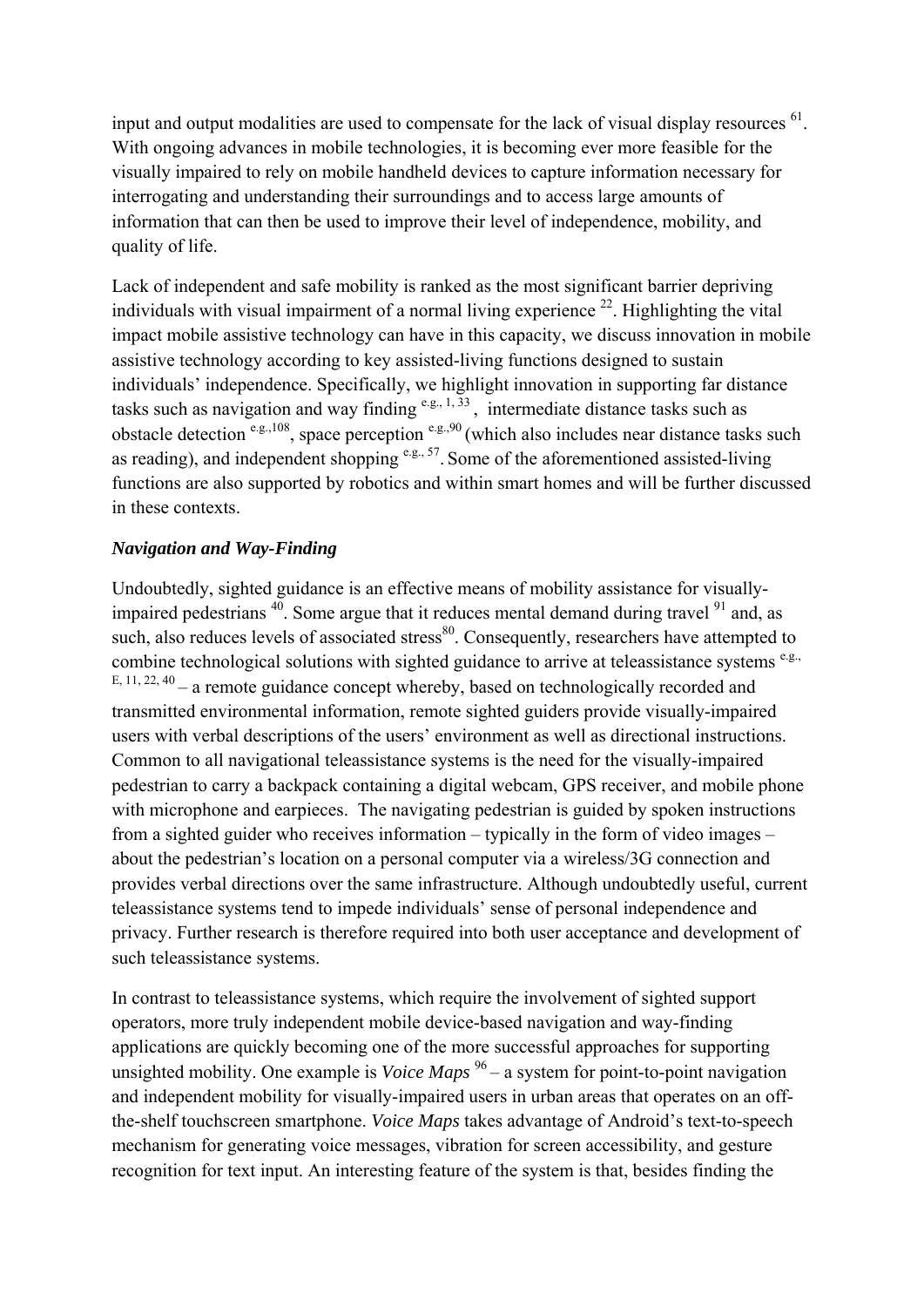optimal route, it continuously monitors a user's direction and position. If a user deviates from the recommended path, it informs him and suggests alternative or corrective actions. No user evaluations have been carried out to date.

Sanchez and Torre <sup>87</sup> developed a mobile phone-based system that uses a combination of audio input/output and GPS technology to facilitate visually-impaired users' mobility in both familiar and unfamiliar environments. Users press a button on their mobile device to sign in. Based on their current GPS-detected location, they can search through destinations that are read out to them by the text-to-speech (TTS) synthesizer and hear information regarding the distance and direction required to get from their current location to their selected destination. The TTS provides directions based on a clockwise metaphor structure, whereby the user is always assumed to be facing 12:00, and turning directions are given relative to this orientation. Despite being limited by lack of support for obstacle detection and assistance with crossing streets, evaluations with visually-impaired participants showed that, with practice, the tool can be used to help visually-impaired people explore new places.

Mobility and autonomy on public transportation systems is a common difficulty that the visually impaired face. The *RAMPE* 12 system has been designed to assist visually-impaired pedestrians travelling by buses and tramways. The system is based on Wi-Fi-enabled smart handheld devices carried by the users, fixed base-stations installed at bus stops to communicate with the users' handheld devices via the Wi-Fi connection, and a central system connected to both the base-stations and buses or tramways for sending real time information about public transport to the base-stations. User needs were elicited using semi-structured interviews with end users and via direct observations of intermodal urban transit of individuals with visual impairment. The *RAMPE* application allows the user to decide on the stops he wants to connect to in order to receive relevant directions, including information about the changing environment, during transit. Once at a given stop, the user can listen to the list of the stops along a specific bus or tram line. The application adapts to the type of passenger information system available at the stations and reacts to real-time information; for example, if the static information (e.g., number of stops on a line) changes as a result of updating of the database, or an urgent event such as an accident, unforeseen disturbance, or delay, the user is informed immediately of the situation using the TTS synthesis and must acknowledge the receipt of this urgent message by pressing a button. In addition to the speech synthesis, *RAMPE* supports a dynamic keyboard depending on the state of the application: the normal mode and the urgent mode. In normal mode, each button has a specific function (e.g., the silence button puts the speech synthesis in pause), whereas in urgent mode all the buttons allow the user to acknowledge the receipt of a message. User evaluation conducted in a real urban transport environment with 23 visually-impaired participants confirmed the usefulness of the system in terms of giving rise to an accurate mental representation of the travel.

A similar mobile assistant has been developed for orienting visually-impaired people within a Metrobus environment <sup>69</sup>. The system consists of a smartphone, GPS, and compass device, all of which communicate via Bluetooth. The system provides an audible interface designed to assist visually-impaired users to browse through menus and options by listening to relevant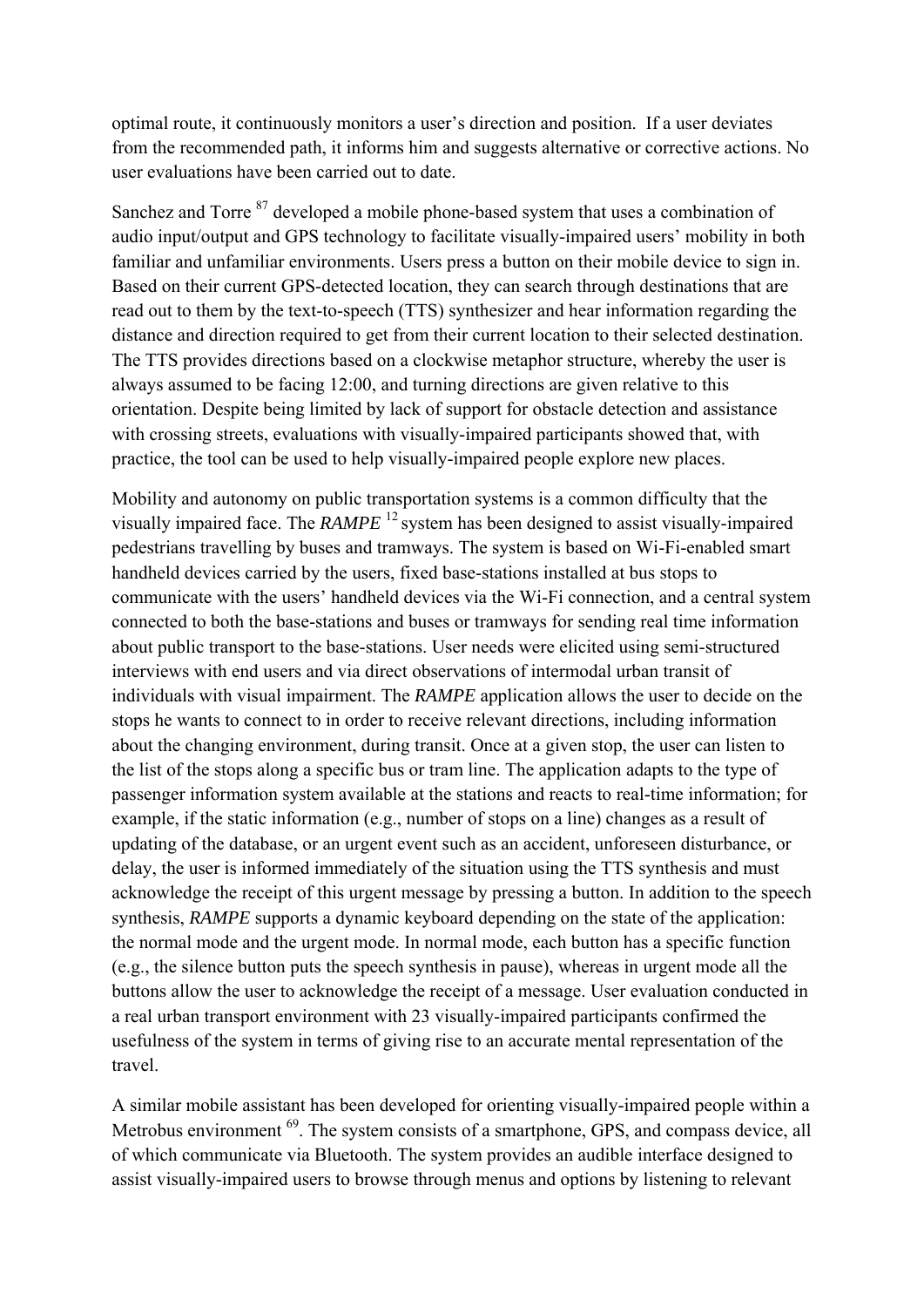information. The main purpose of the mobile assistant is to locate and orient the visuallyimpaired user within the Metrobus environment. For instance, the user can find out where the station exit is located by pressing a button and once the required information is received from the GPS and compass devices, relevant audio files are played to guide the user. If, for example, the exit is located towards the east, the audio file will say "*The exit is located at three o'clock*". User evaluations conducted in Metrobus stations using twenty visuallyimpaired participants confirmed that the mobile assistant contributes to their overall navigation performance by increasing their confidence and sense of security.

#### *Obstacle Detection*

The solutions described in the previous section focus exclusively on systems for directing users from point A to point B. Complete solutions for independent and safe navigation for visually-impaired individuals also require support for near distance tasks such as obstacle detection to warn users of the presence of potential hazards in their path.

The white cane is the most common and successful mobility aid used by the visually impaired because it helps users detect obstacles and hazards in front of them while moving <sup>92</sup>. Although this aid is inexpensive, it requires "substantial user training"  $102 (p1)$  and actively requires users to scan the area ahead and around them. To overcome these challenges, and in some cases completely remove reliance on what can be perceived as a stigmatizing cane, researchers have developed IT-based navigation devices that caution the user about hazards. Some systems focus solely on obstacle detection and some enhance navigational assistance with obstacle detection/avoidance.

*SmartVision*<sup>50</sup> is a navigation aid that electronically enhances and complements the white cane to guide users to a destination while avoiding obstacles en route. *SmartVision* supports local navigation by path tracking and obstacle detection and covers the area in front of the user and just beyond the reach of the white cane such that the system can alert users to obstacles ahead of them before their white cane would touch them. For indoor navigation, a combination of Wi-Fi with Geographic Information Systems (GIS) is employed; for outdoor use, GPS is required. As a fail-safe solution (e.g., when GPS is not available due to bad weather) users are assisted by environmentally embedded RFID (Radio Frequency Identifications) tags. An RFID reader embedded within the white cane detects such tags in the pavement, and the information from it is then automatically interpreted and used to guide the user. Further, the user is equipped with a stereo camera (that is, a camera with two lenses that stimulates human binocular vision and supports the capture of three-dimensional images) attached at chest height, a portable computer worn in a shoulder-strapped pouch or pocket, an earphone, and a small four-button device for menu navigation and option selection. An audio interface supports menu navigation and provides information about points of interest. When obstacles are detected, vibration actuators in the handle of the white cane inform users to change their direction. The prototype is still under development; researchers are actively considering the interplay between helping users avoid obstacles and remaining centered on the correct navigational path.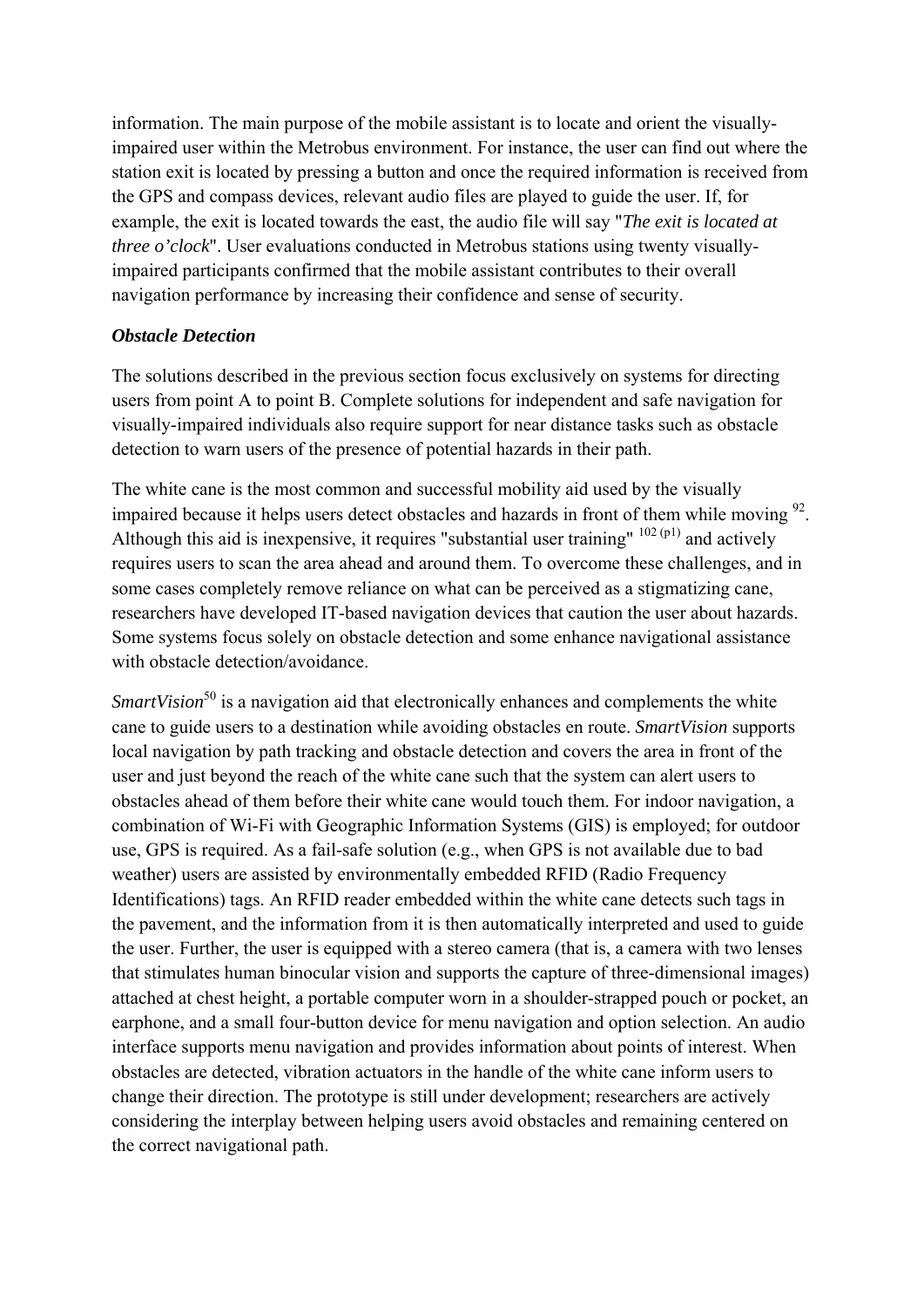Calder designed a novel prototype ultrasound system for warning users about obstacles in their path  $^{23}$ . The system, which has a tactile display, is hands-free and can be used as a substitute for or supplement to the cane. The system supports two modes of operation: a hands-free mode where a tactile interface (using a system of vibrational actuators or tactors) has been developed to be used on the trunk of the user's body, and an augmentative mode where tactors are attached to the handle of a modified long cane for use against the palm of the hand. Vibrations inform the user about obstacles across their path. Only where an object is detected suddenly will an audible sound complement the signal from tactors. On the basis of promising results from initial tests with visually-impaired participants, more advanced versions are under development to combat issues associated with drop-offs such as steps down or potholes in the road surface.

Zhang et al. have also developed a hands-free device to complement the white cane<sup>108</sup>. Their device incorporates a sensor unit installed underneath and at the front of the user's shoe for detecting road surface reflectance (e.g., black surface marking to indicate the existence of a danger zone ahead) and obstacles respectively and a small feedback unit worn on the arm for providing vibration signals based on the surfaces and obstacles detected by the sensor units. The prototype is under development, with the focus being on the hardware more than the software.

Adopting another approach, researchers at Michigan University developed the *Navbelt*  $92 - a$ belt assembled with ultrasonic sensors to provide auditory feedback to individuals with visual impairment to enable them to avoid obstacles and navigate along a required path. When they detect obstacles, the sensors send a signal to the control unit – a portable computer carried by the user in a backpack – that processes them and converts them into audio output which is relayed to the users via headphones. Specifically, where no obstacles are detected, the audio feedback is barely audible, indicating safe and correct travel direction but where obstacles are detected, the volume of the audio feedback increases in inverse proportion to the distance to the obstacles ahead. Extensive evaluation of *NavBelt* during its 5-year long development process revealed that users were unable to understand and act on the guidance signals at a pace that kept up with their walking speed.

The *GuideCane* <sup>85</sup> was developed to overcome the problems associated with the *NavBelt*. It is an advanced version of the white cane that travels on wheels to support its weight. With 10 ultrasonic sensors, it is able to detect obstacles in its path and the wheels are equipped to steer in the direction dictated either by the user (via a joystick or manually) or automatically by the system via an embedded computer. When the *GuideCane*'s sensors detect an obstacle, its embedded computer analyses the environment to find a suitable alternative course and then physically guides the user along that course.

A major drawback with both *GuideCane* and *NavBelt* is that neither system is discrete. Both draw attention to users, making them potentially more vulnerable and to feel stigmatized. To combat this, alternative, discrete devices are being developed. For example, Peng et al.<sup>81</sup> have proposed a smartphone-based obstacle sensor for the visually impaired. With the smartphone held at a 45<sup>°</sup> tilt angle, the user walks forward until the phone vibrates to indicate that the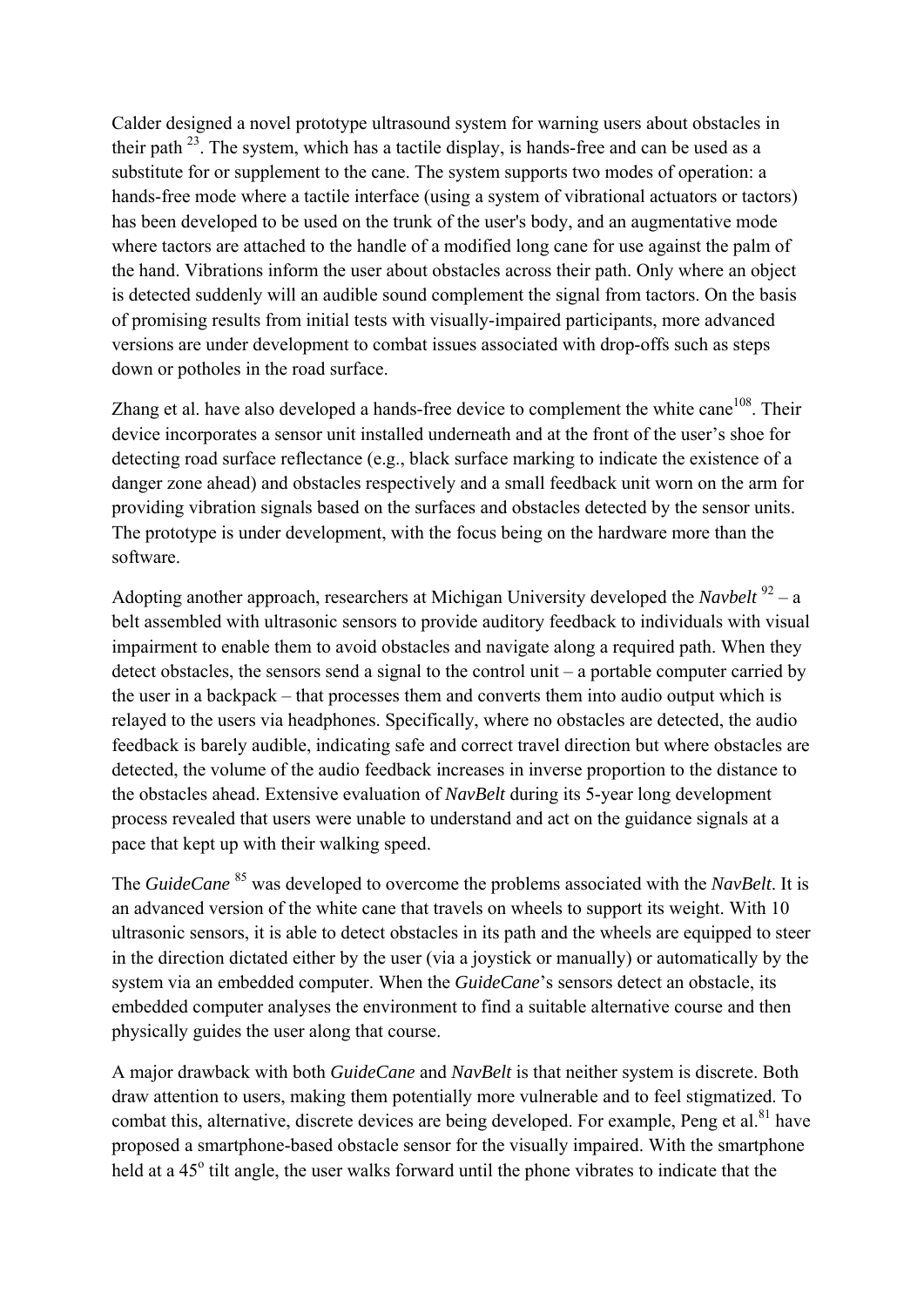path ahead is not safe. Users have two options to identify a safe alternative path: the system provides verbal instructions to indicate which sides are safe to move toward, and the user can choose to make directional changes based on this audio feedback, or the user can point the phone in other directions until the vibration stops, signifying that it is safe to proceed in the selected direction. Although an evaluation of this system returned positive results overall, users did find it difficult to hold the phone at the required tilt angle at all times. Further limiting the usefulness of the system is its constrained means of mapping the terrain ahead, coupled with an underlying assumption that there will always be a small region in front of the user that is safe.

With the aim of guiding individuals and helping them avoid obstacles, Amemiya and Sugiyama<sup>7</sup> proposed the haptic direction indicator – a small, handheld mobile device based on the 'pseudo - attraction force technique' <sup>6</sup>. The method generates the force sensation by exploiting human-perception characteristics. Their prototype of a handheld force feedback device with asymmetric acceleration (accelerated more rapidly in one direction than in the other) allows the holder to experience the kinesthetic illusion of being pushed or pulled continuously in the appropriate direction. If the user takes a wrong turn, the system changes the direction of the force vector to encourage a return to the predefined route. One of the key strengths of this system – and others that use haptic force sensations – is that it prevents the overuse of audio feedback. Since the visually-impaired rely on their sense of hearing to gain information regarding their environment, it is important not to occlude or interrupt that and confuse them with too many auditory stimuli. An evaluation with twenty-three visuallyimpaired participants confirmed that they were able to recover the intended original route by employing the force feedback and proved that the proposed system can be used to provide navigation directions via kinesthetic sensation without any previous training <sup>8</sup>.

Intelligent glasses are a non-invasive navigation aid<sup>103</sup>. Cameras mounted on eyeglasses frames detect environmental obstacles and translate this information into haptic feedback that is presented via a tactile display carried by the user. Users can carry this tactile display which has similarities to a map - whilst they are walking and interact with it via their sense of touch (much like some of the previously discussed systems) to determine their position, path and any obstacles they might encounter.

#### *Space Perception*

# "*A navigation system should not only lead a navigator, but it should also be able to deal with the dynamic environments that they navigating regardless of familiarity*<sup>" 84 (p 1649)</sup>.

Safe navigation through and presence within one's environment involves not only knowing the appropriate path to take from point A to point B and being able to detect and avoid obstacles along that path but also being able to perceive, interpret, comprehend one's surrounding physical space  $99$  and support near distance tasks such as reading. This section considers systems that have been designed to help the visually impaired with space perception.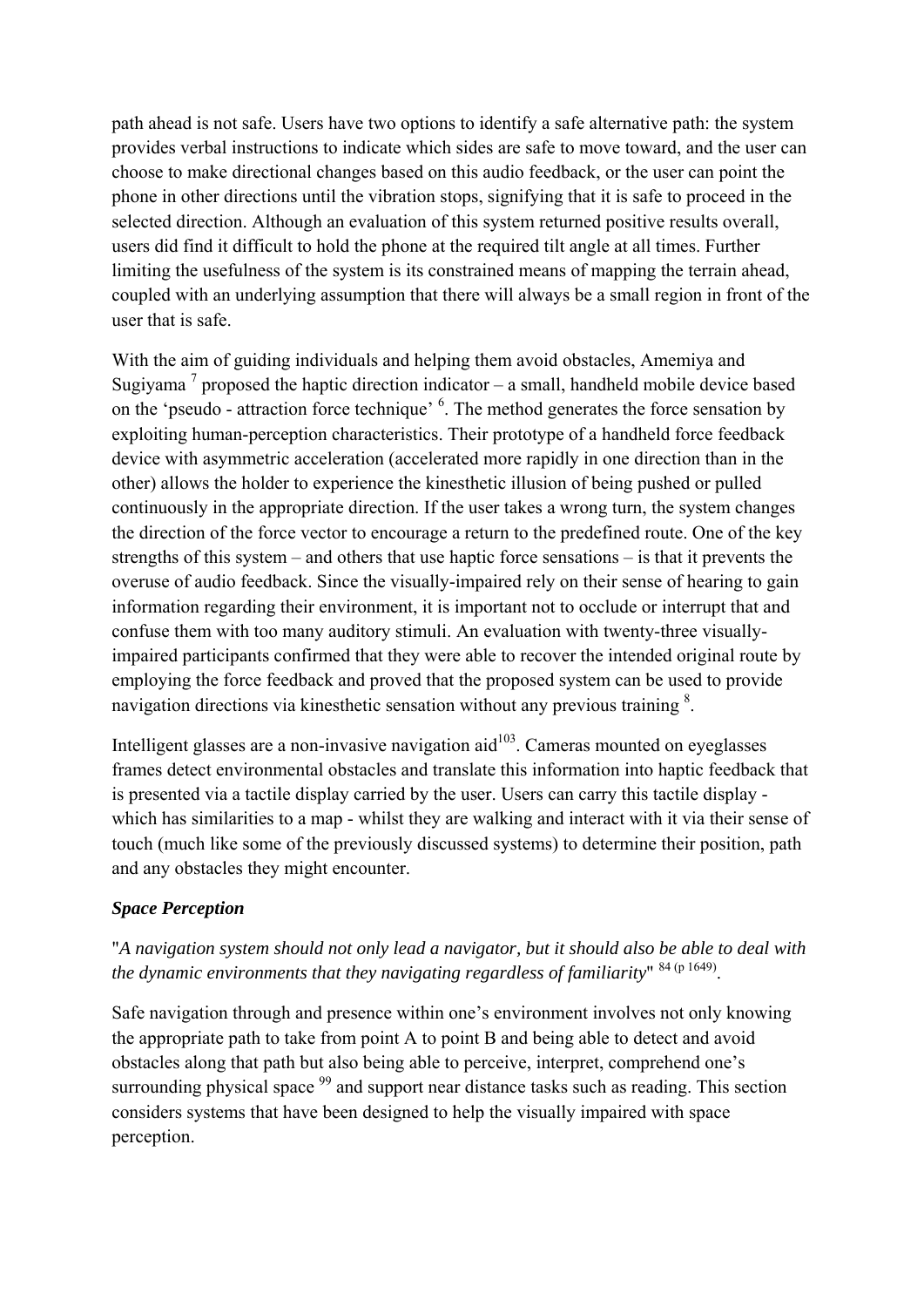Cognitive mapping 46 is of crucial importance for individuals in terms of creating a conceptual model of the space around them and thereby supporting their interaction with the physical environment 47. The Haptic Sight study was designed to provide immediate spatial information to visually-impaired users  $93$ . Using direct observational and interview-based knowledge elicitation methods, researchers initially tried to gain an understanding of a visually-impaired person's indoor walking behavior and the information required to walk independently. They found that visually-impaired people need to be aware of their current location, the direction they are heading, the direction they need to go towards, and the path to the destination. Only after the research team had identified these parameters did they develop a handheld device-based application. The Haptic Sight interface wirelessly receives environmental information via ultrasonic and/or infrared sensors that it translates into a tactile presentation of a building layout using raised blocks on a touch surface. When holding Haptic Sight, users will be able to sense their surroundings via touch. This research is still in its early stages.

A key advantage of mobile devices, such as smartphones, is that new functions can be easily programmed and customized at the software level without the need for additional hardware. Researchers at the University of Memphis have designed a Reconfigured Mobile Android Phone (*R-MAP*)<sup>85</sup> to provide more independence to visually-impaired people in terms of overcoming challenges associated with everyday activities. Despite its name, *R-MAP* is essentially an auditory-based, stand-alone application for Android phones that requires no special hardware or internet connection to provide services including, but not limited to, reading food containers, labels, and envelopes. *R-MAP* uses the touchscreen of the phone. A button placed in the top right hand corner of the screen (to allow the user to adopt physical edge tracing to find the button) starts the application which is accompanied by a loud audio confirmation. A second button placed diagonally opposite this in the bottom left hand corner of the screen is used to enter data capture mode, which is announced by a low audio feedback tone. Once in capture mode, the user can click again on the top right hand button to capture the required environmental data in the form of an image. Upon capture, another audio feedback tone is used to indicate that the image is of sufficient quality for auto-interpretation. The user can then click the bottom left button again to have the system read out a description of the captured image content.

*R-MAP* has been evaluated both by sighted volunteers who were blindfolded and a single visually-impaired volunteer. Interestingly, the visually-impaired individual performed better than the sighted users. The users felt that *R-MAP* was generally easy to use, especially with the aid of the audio feedback. The potential to support more advanced activities such as following a route map is being studied.

*Timbremap*<sup>100</sup> is a mapping application for off-the-shelf touchscreen mobile devices. It uses audio feedback to guide a user's finger along the lines of a digitally-rendered geographical map in order to support them in developing a cognitive understanding of geometrical (representing geographical) information and thereby contextualizing their surroundings. The *Timbremap* interface provides output feedback using two non-speech sonification (audio) modes to convey or perceptualize data. The first is the line hinting mode; this guides users'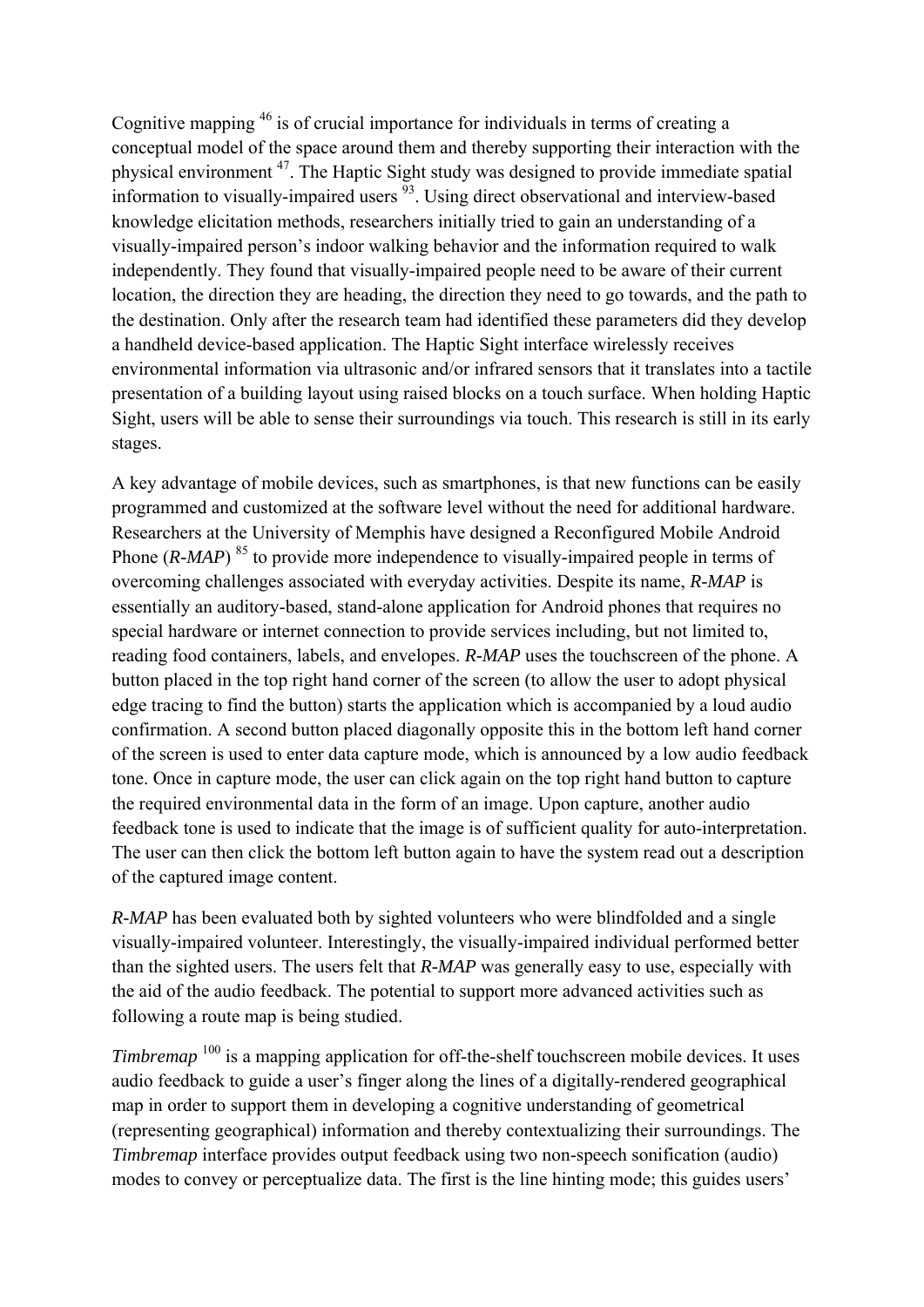touch along path segments. If a user's finger drifts off a path segment, a variety of audio feedback indicates how to return to the path to continue tracing it. The second mode is the area hinting mode; this informs the user about the number of paths around the edges of the screen, about gaps between path segments, and about the existence of any path intersections. Users can pan the map by positioning their primary finger on any spot on the map, then holding any of the four corners of the screen with a second finger and dragging the primary finger to pan the map in the direction of the second finger. To listen to points of interest (POI) markers on the map, the user holds one finger on the POI marker and double taps anywhere on the screen with a second finger. The concept of *Timbremap* is very much in line with the findings of recent research  $16$  that highlights the importance of understanding the cognitive maps that the visually impaired form to navigate.

*MobileEye*<sup>64</sup> aims to help the visually impaired to see and understand their surroundings during independent travel and other activities through the use of a mobile phone's camera and text- to-speech (TTS) technology. The system consists of four subsystems adapted for different types of visual disabilities: (a) a color channel mapper to help the user distinguish colors around them; (b) a software based magnifier for providing image magnification and enhancement to facilitate reading and understanding of objects; (c) a pattern recognizer for recognizing objects such as money; and (d) a document retriever for allowing access to printed materials by using only a snapshot of a page and retrieving the document from a large document database. Every operation of the software is guided by a voice message. The user activates the camera by two key presses to prevent accidental activation, and the software automatically exits after being idle for two minutes. The researchers acknowledge that further research is required to enhance the *MobileEye* concept (e.g., improved response time and evaluation of the TTS and vibrational feedback).

Shen et al. <sup>90</sup> have developed a similar mobile phone-based system which uses the phone's inbuilt camera to help the visually impaired find crosswalks and, more importantly, cross them safely. With this system, when users approach a crosswalk, they take an image of the crosswalk which is then analyzed by software run on the phone; the results of this analysis are conveyed to the users via audio feedback/instructions to assist them in crossing the crosswalk safely. The latest version of the system detects two-stripe crosswalks (these crosswalk patterns consist of two narrow white stripes bordering the crosswalk, and are much more challenging to detect due to the small number of features) in real time and helps users to stay inside the crosswalk boundaries when crossing (blind users report difficulty in maintaining direction when crossing a road due to the lack of immediate ambient features  $^{16}$ ). Future work will focus on further user interface development, more sophisticated functionality and further user testing.

*LocalEyes* 13 is a GPS-based application with a configurable multimodal interface designed for Android smartphones to facilitate visually-impaired users' navigation and awareness of their environment. It allows them to explore information about, for example, surrounding points of interest including restaurants, coffee shops, etc. Users establish their current location and orientation by simply tapping the screen and then accessing information about local points of interest by using simple gestures. Currently, information is communicated to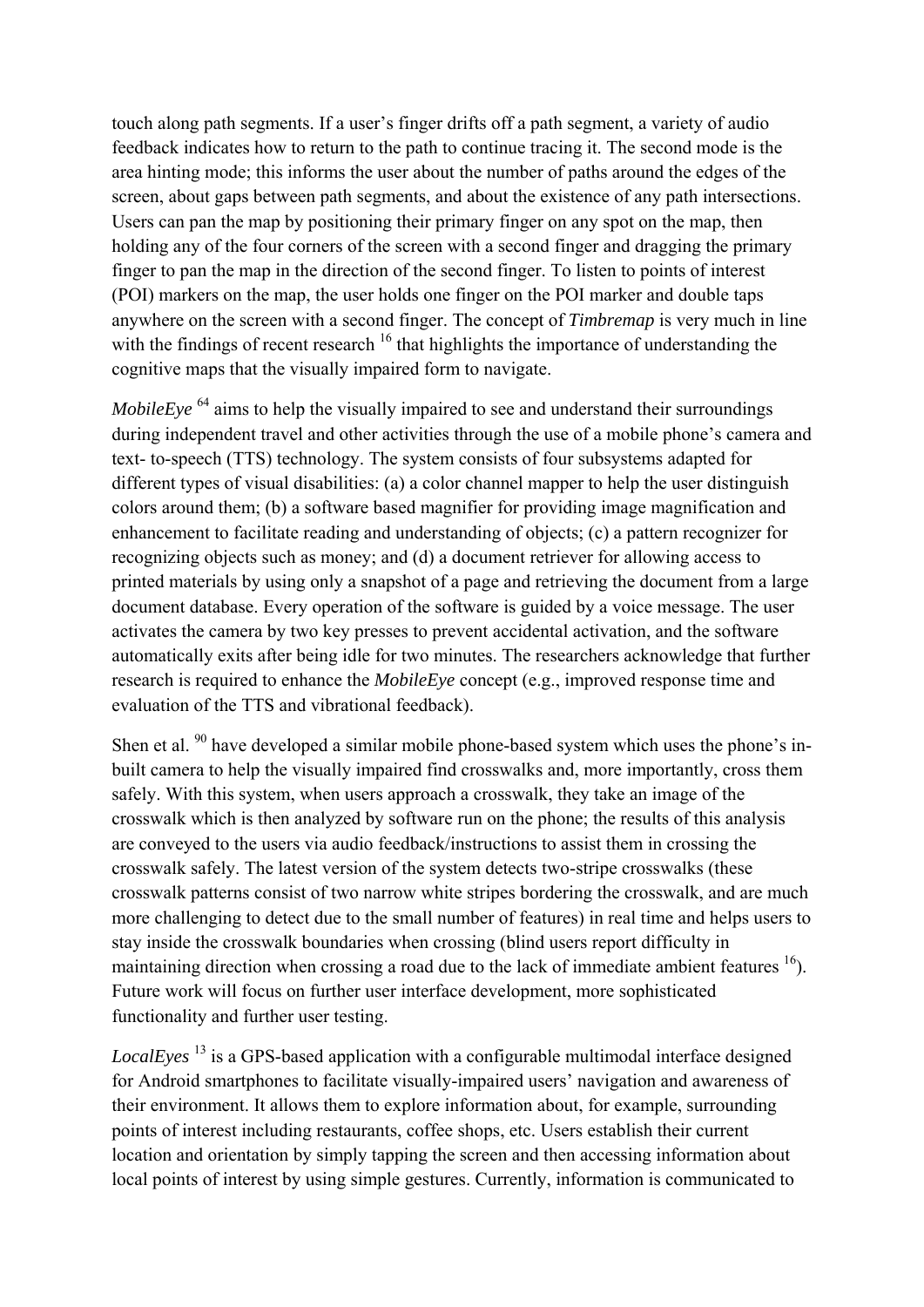users via speech as well as on screen via large, high-contrast text. A Braille output display and a version of *LocalEyes* for the iPhone are now being developed.

## *Independent Shopping*

Independent and safe mobility is vital for independent shopping. Visually impaired people have ranked shopping centers as the most challenging environments through which to navigate  $^{79}$ , and the overall shopping experience as a "major problem"  $^{59}$  because of its requirements for both near (e.g., reading labels) and intermediate distance (e.g., in-store navigation) tasks.

Researchers at Utah State University offer a comprehensive analysis of design requirements for mobile assistive technologies to assist visually-impaired shoppers and identify the main activities underpinning conventional shopping behavior as product selection and browsing before purchasing, navigating within a store, and searching for and identifying actual products 55. On the basis of their analysis, they developed *ShopTalk* 74 to assist visuallyimpaired shoppers to navigate through a store and locate target products by scanning barcodes both on shelves and on individual products. *ShopTalk* consists of a set of headphones (for verbal route instructions), a barcode scanner (assembled with stabilizers designed to rest on shelves to make it easier for users to align the scanner with the barcodes), a numeric keypad, and a computational unit. *ShopTalk* guides the user in the store by issuing route instructions in two modes: location unaware mode (LUM) and location aware mode (LAM). LUM verbal route directions are generated based on a topological map built into *ShopTalk* at installation time by walking through the store, noting decision points of interest (e.g., store entrance, aisle entrances, cashier lane entrances), and then representing them in the map, and a database of parameterized route directions based on the topological map. Such guidance relies on the shopper's orientation and mobility skills, as the system itself is unaware of the shopper's actual location and orientation. The LUM mode can only be activated by pressing the *Enter* key. Conversely, LAM mode issues location-aware instructions and is activated by a barcode scan (a barcode scan also switches the mode from LUM to LAM) that informs the system about the shopper's exact location and helps the user navigate amongst the aisles. This approach relies on a barcode connectivity matrix, where product information (e.g., aisle, aisle side, shelf, section, position, description) is stored inbuilt from the store's inventory database. Studies of *ShopTalk* have shown a high success rate for product retrieval. The identified limitations to the system were the requirement to carry a set of hardware components and the need for the system to be able to access a store's inventory control. In recognition of these limitations, an improved version has been developed – *ShopMobile-2* 58 – which is delivered on a mobile platform and utilizes the smartphone's camera as barcode reader <sup>56, 57</sup>. Although user studies have been conducted, no results have as yet been published.

Further smartphone applications for grocery shopping (specifically, for searching for and identifying products) include *Trinetra* <sup>60</sup> that has been developed with involvement of a visually-impaired user from conception to deployment and with a goal of portability and costeffectiveness. Tekin and Coughlan developed a similar off-the-shelf mobile phone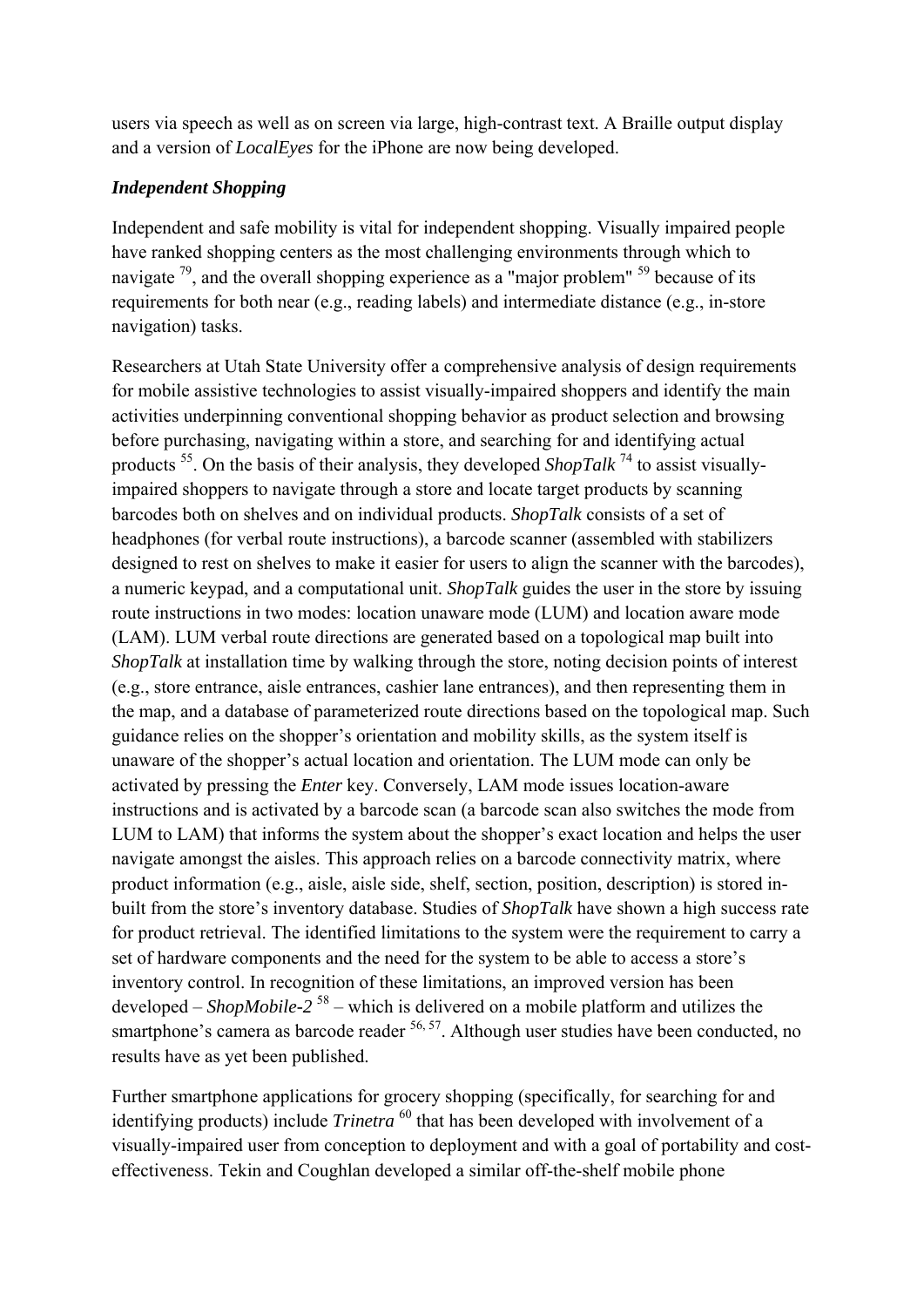application 101. Both applications are barcode-based. When the user scans an item's barcode, it is checked for a product match in the database and the results are read out to the user. *BlindShopping* <sup>65</sup> is a similar smartphone-based system with the added advantage of guiding users through a store. In this case, users have to carry a white cane and, based on information sensed via an RFID reader attached to the tip of the white cane and RFID tags distributed throughout the aisles of the supermarket, verbal navigation instructions are provided via a headphone connected to the smartphone. Once at the target product section, the user can point the camera phone to QR (Quick Response) or UPC (Universal Product Code) codes, attached to the shelf section beneath the product, to receive verbal information about that product.

The examples outlined in the previous sections highlight the fact that mobile device-based assistive technologies can help visually-impaired users travel with greater ease and better equip them to avoid hazards when navigating based on a more comprehensive appreciation of their physical surroundings. This in turn can enhance their ability to participate fully in societal activities and increase their ability to live independently.

#### *Smart Homes and Robotics*

Designed to safeguard users' wellbeing in their own homes, robotics and smart homes (that is, homes embedded with assistive technologies) now offer the visually impaired and others with disabilities opportunities for independent living, often with added benefits in the form of facilities to reduce social isolation. Although smart homes themselves are stationary, they have been included in this review because a person living within one of these homes is mobile while using the embedded technology around them. Furthermore, development of smart homes assists users' mobility and other life activities associated with independent living. Mobile robotics is a more recent area of research in the assistive technology field. Our discussion of smart homes and robotics overlaps since the field of robotics generally incorporates the traditional concept of a robot, along with components of robotics that are used in mobility aids and smart homes.

The primary purpose of a smart home is to offer independent living and to provide a safe environment for individuals with disabilities, including visual impairment  $38, 68$ . The *INHOME*<sup>104</sup> project, which supports a number of specifically-targeted user requirements based on data from relevant literature and on feedback from health-care professionals, is designed to assist people in private residences with the aim of providing a higher degree of independence and safe living in their home environment. *INHOME* monitors individuals within their homes, enables remote control and configuration of home appliances, and provides error and status messages via an *INHOME* terminal or a TV set. For instance, while watching TV, a user may wish to receive (via the TV) status information about another home appliance (e.g., washing machine) as well as being able to remotely control and configure its operation. When the washing machine cycle has finished, for example, an alert message can be displayed on the TV screen accompanied by an audio alert.

Likewise, the user can be informed if, after switching on an oven, he/she has forgotten to place a pan over the heat. If the user does not react to the alert within a specified time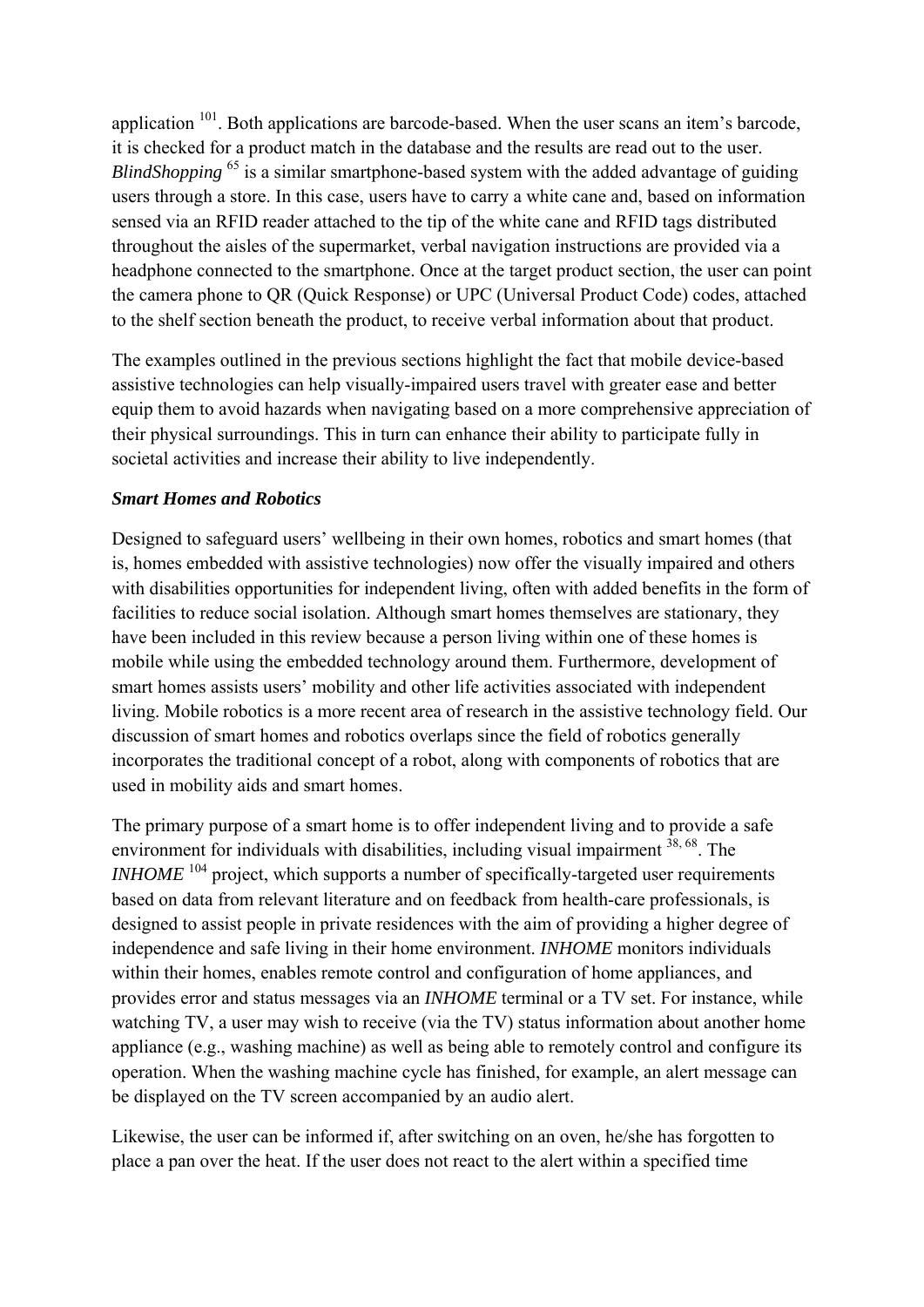interval, the oven can be switched off and interested parties previously specified by the user might be notified. Together this monitoring and level of remote control helps individuals feel safe in their own home. Furthermore, the *INHOME* mobile terminal incorporates parallel use of speech recognition and a touch screen to receive commands from users to ensure that they can maximize their feeling of control.

Virtual house calls are now possible through interactive IT-based technology. Deegan et al.<sup>33</sup> are exploring the concept of a robotic mobile manipulator that helps an individual with a variety of manual tasks. Part of the *ASSIST* project – a multi-institutional and interdisciplinary research project – a mobile manipulator is being developed based on sound understanding of users' special needs, lifestyles, preferences, residential geometry, and environment. Notably, focus groups revealed that elderly people with impairment are more likely to accept and use technological solutions if they understand their benefits.

Utilizing a network of camera sensors, *mobile manipulator* comprises a mobile interface to facilitate remote communication with the outside world, a microphone, and a speech synthesizer. The camera sensors continuously monitor areas where movement is most likely to occur to detect, for example, objects in the way or evidence of a fall. As discussed previously, obstacle detection is important for the visually impaired, and an individual's home is no exception. Hazards may arise when objects are moved or accidentally drop to the floor. The likelihood of falls as a result of such hazards can be eliminated by detecting and removing them. For example, if a box left in a hallway by a delivery person is detected and located using its camera sensors, the mobile manipulator is then guided autonomously using these cameras towards the object. Once the mobile manipulator determines that it is in contact with the object, it attempts to move it out of the way by applying force to the object. Not only does the mobile manipulator help individuals with manual tasks, but it can immediately contact family members or emergency medical care in the case of an accident.

Allied with the concept of independent shopping as discussed previously,  $RoboCart$ <sup>54</sup> is a robot-assisted shopping device comprising a shopping basket mounted on a polyvinyl chloride frame structure, with a small robotic base, a camera, a laser range finder, and an RFID reader. RFID tags placed at various locations in a store allow the robot to keep track of its position and guide users to their chosen vicinity, with navigation supported by the laser range finder. Repeated activity can lead to visually-impaired individuals becoming used to the space around them and, as such, increase their confidence and self-reliance. Subsequent to initial feedback from visually-impaired users, the researchers enhanced the robot by attaching a small keypad to the handle to support product selection by list browsing and to improve robot control, and a handheld wireless barcode scanner. Following these modifications, a formal longitudinal study was conducted during which visually-impaired participants successfully completed a series of trial tasks which included navigation to shelf sections, using the keypad to select grocery items, placing items into *RoboCart*'s basket, and navigating to the exit.

In addition to the mobile handheld devices outlined previously, robotic systems are also emerging as technological means for combating mobility issues. A novel robotic system has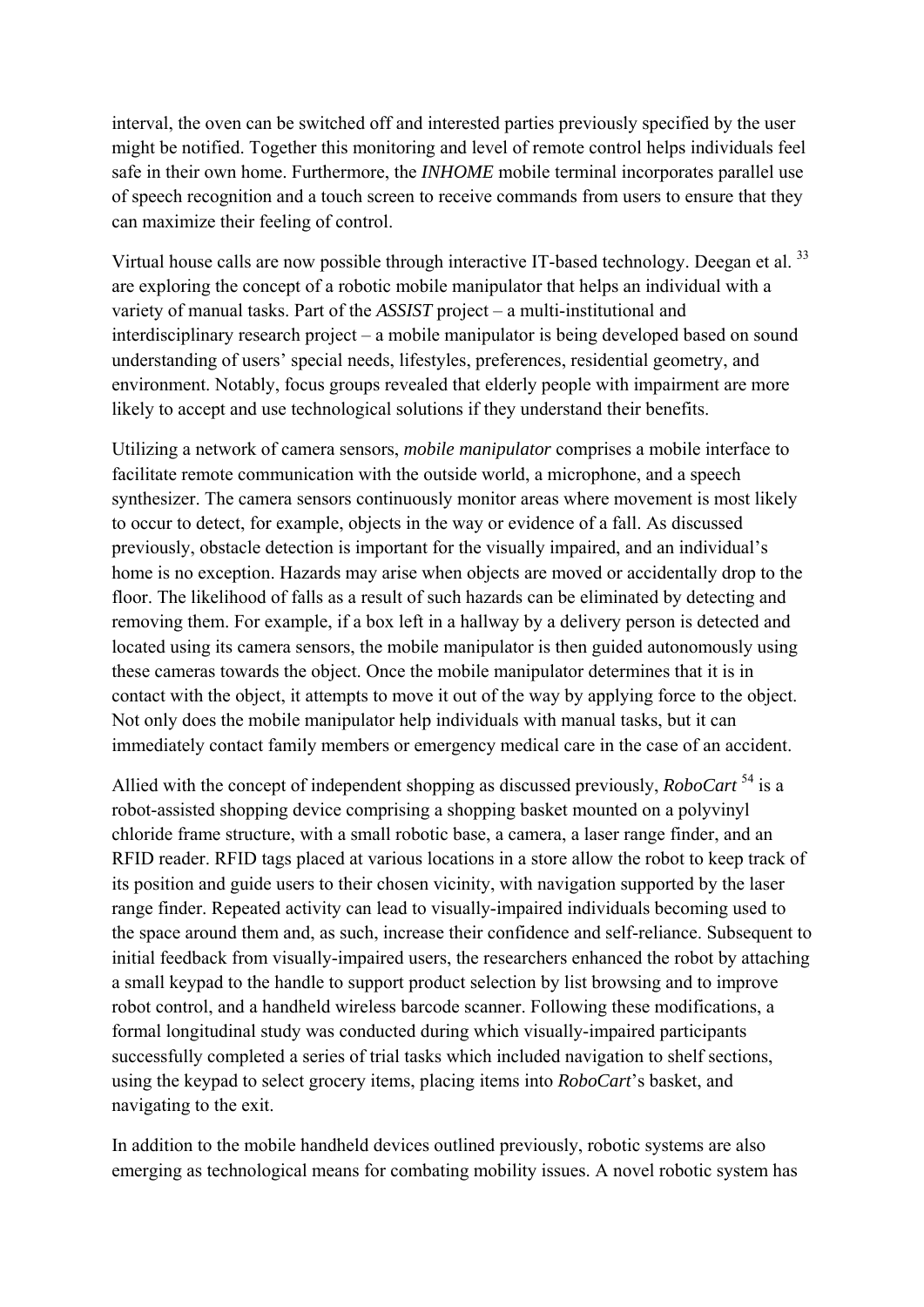been designed to assist the visually impaired with navigation, obstacle detection, and space perception <sup>41</sup>. The system consists of a camera, laser range finders and a small PC placed on a trolley walker (i.e., a 4-wheeled trolled with two handles and a tray attached to the bottom to house the PC) equipped with sensors. Importantly, it has the capacity to detect hazards like stairs and steps. Additionally, the robot can distinguish between human and inanimate objects based on the camera image. When obstacles are detected, users are cautioned via beep signals or via natural language – e.g., "*be careful on the right*", or "*stairs, stairs*". Future work will involve increasing the number of sensors on the walker, using a rotating camera for detecting moving objects, and including a GPS system for outdoor environments.

Although mobile robots can now be used in healthcare (especially eldercare  $^{20}$ ), in smart homes, in therapy to assist individuals with manual tasks, to help decrease loneliness, or to act as a virtual interface to provide remote monitoring and communication<sup>44</sup>, there are ethical issues concerning individuals' sense of freedom, dignity, and their human rights  $82, 86$ , discussion of which are outside the scope of this review. In addition, because the focus of this review is on mobile assistive devices for the visually impaired, a large proportion of the published research covering smart homes and robotics has been excluded on the grounds that it is not specifically designed for the visually impaired.

#### **Conclusions**

We have reviewed research and innovation in the field of mobile assistive technologies aimed at assisting visually-impaired individuals to lead more independent lives, and the crucial role such technologies can play in substituting for a lost capability. Mobile phones and other mobile technologies can facilitate portable solutions that support users in an unobtrusive, ubiquitous capacity, aided significantly by the fact that they are discrete and nonstigmatizing. Although, all reviewed technologies are still in the research phase, we believe that many can be translated relatively easily into daily life as the majority incorporate mainstream technology such as smartphones. Table 1 summarizes the reviewed mobile device-based assistive technologies. The summary is organized according to major tasks – that is, near, intermediate, and far distance tasks.

Despite their immense potential, studies have shown that individuals will only use assistive products which serve their specific needs. Lifestyle and aspirations play an important role in the acceptance and effectiveness of assistive technology 43. "*Every blind or visually-impaired person […] has different and specific mobility, orientation and navigational capabilities that need to be supplemented in various ways*<sup>" 98 (p24)</sup> and, on this basis, it is essential that these individual capabilities are recognized, understood, and accommodated during innovation and design processes.

User-centered design (UCD) is a philosophical approach to technology design that places the user at the center of the design process. Designers adopting this philosophy recognize that they are not simply designing for themselves or for people with similar abilities and needs, but are instead designing for individuals who may differ in needs, capabilities, and attitudes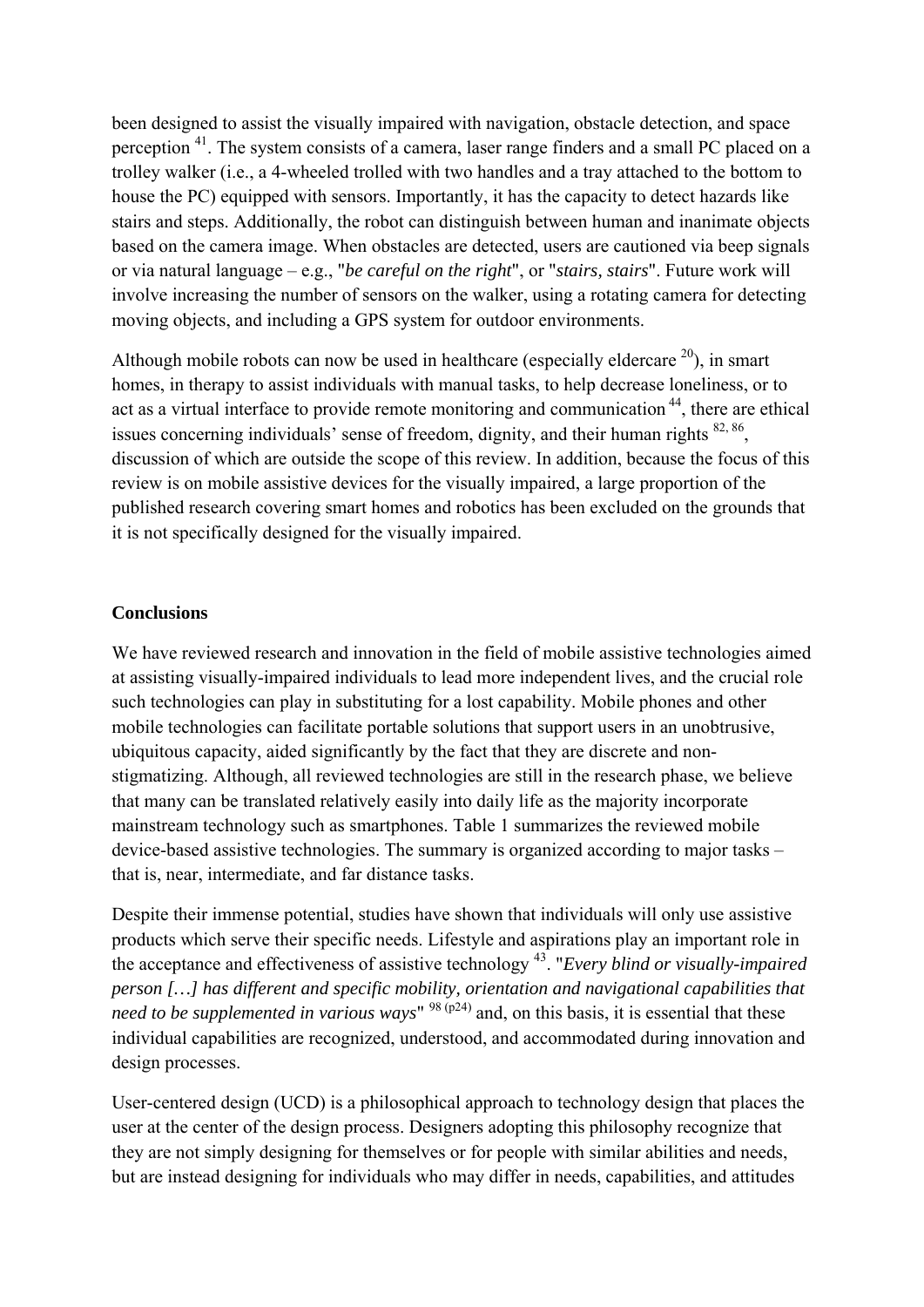$25$ . UCD encourages the use of user-focused design tools and practices including interviews, focus groups, surveys, usability testing, and participatory design processes  $e.g., 27$ . Findings suggest that the use of these UCD tools is critical to success in any technology development, but we have shown this is especially true when entering and developing for a niche market, such as assistive technologies for the visually impaired. UCD also gives vulnerable individuals a direct mechanism by which to convey their concerns with regard to what they see as negative aspects of technology designs that, if unvoiced, could result in the target user group's failure to accept the technology.

"Lack of consideration of user opinion"<sup>83(p43)</sup> during the design process is one of the most important factors leading to technology abandonment, especially in the field of mobile assistive technology where user needs are that bit more specialized. User comments such as "Listen to me! I know what works for me"  $83(p42)$  reinforce the importance of UCD.

Obviously, engaging individuals with disabilities in an empowered way can present logistical difficulties <sup>29</sup>. Advice from, and involvement of, domain experts such as clinicians is essential to overcome these challenges and thereby fully empower the individuals to participate in the development process. Only when the full range of stakeholders is engaged with the process can the software designers and developers be sure that they are not overlooking functionality and interactivity that is deemed essential by the user group.

In conducting this review, we noted that design methodology was often not discussed. Wherever design approaches have been mentioned, however, we have commented on them. Although we describe many laudable and exciting innovations in the field of mobile assistive technology for the visually impaired, only in a minority of cases has a user-centered design philosophy been comprehensively adopted 43, 45, 97. We highlighted evidence of the use of individual elements of UCD, including participatory design  $e.g., 26$ , focus groups  $e.g., 52$ , and, most commonly, interview-based studies  $e.g., 51, 11$  and user evaluation studies  $e.g., 64, 87, 69$ . Where such methods have been adopted, they have demonstrated the extent to which they can assist designers in making informed choices in developing devices based on users' needs, wants and expectations. In particular, *MoBraille* is a clear case where functionalities preferred by users overpowered designers' initial design concepts. We suggest that the true potential for mobile assistive technologies for the visually impaired can only be fully realized if UCD approaches are more comprehensively adopted.

There is little evidence of the direct involvement of clinicians in what has been substantively research conducted in the computer science domain. We advocate strongly that the potential and beneficial reach of mobile assistive technologies can only be significantly enhanced if computer scientists and clinicians work together to adopt truly user-centered design philosophies for the development of the next generation of mobile assistive technologies.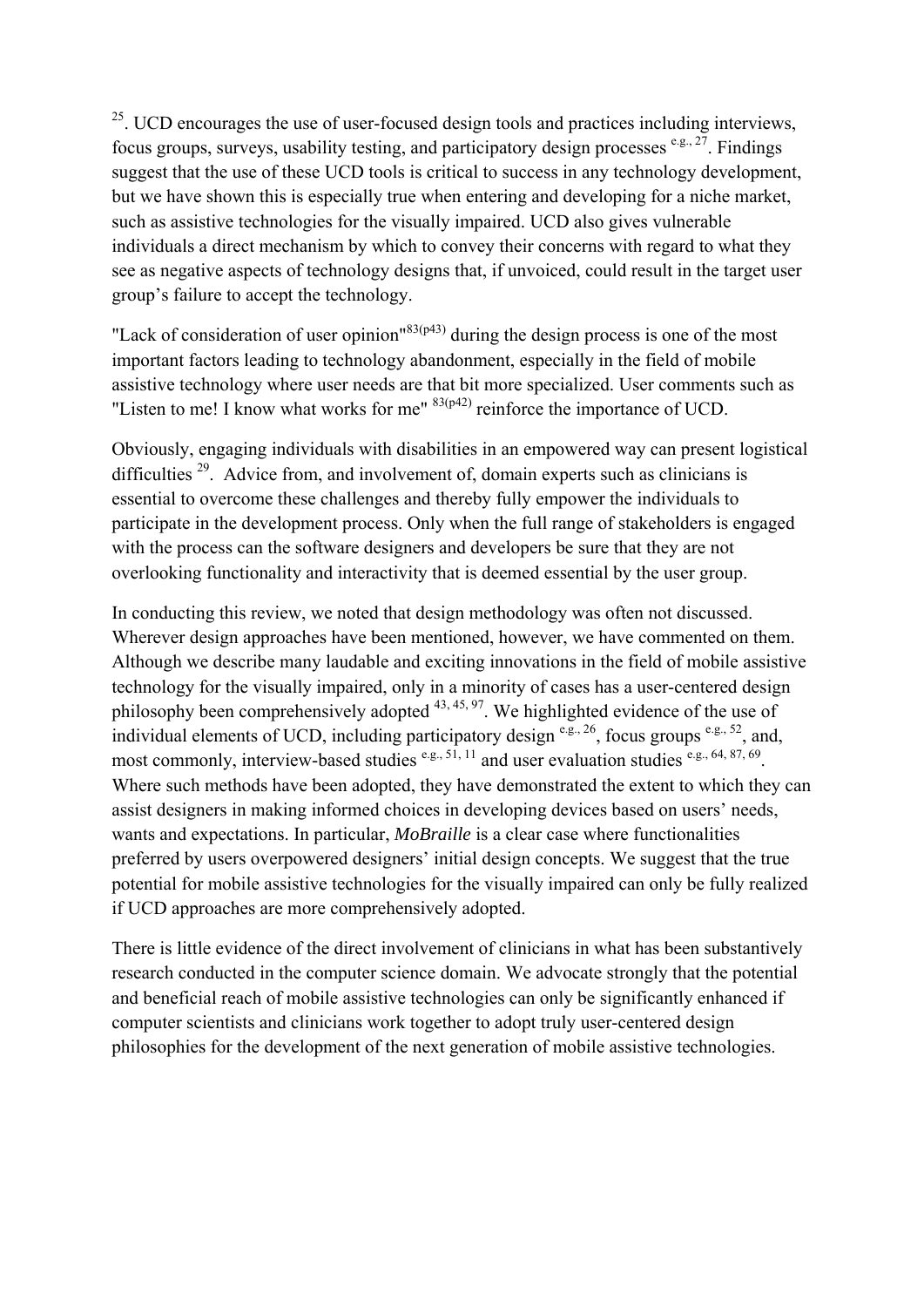|                                                                          |                                                                       | <b>Supported Tasks</b>                                                     |                                                                                       |                                                                |  |  |
|--------------------------------------------------------------------------|-----------------------------------------------------------------------|----------------------------------------------------------------------------|---------------------------------------------------------------------------------------|----------------------------------------------------------------|--|--|
| <b>Research</b>                                                          | <b>Platform/Technology</b>                                            | <b>Near Distance</b>                                                       | <b>Intermediate</b><br><b>Distance</b>                                                | <b>Far Distance</b>                                            |  |  |
| <b>Navigation and Way Finding</b>                                        |                                                                       |                                                                            |                                                                                       |                                                                |  |  |
| Teleassistance<br>systems E, 11, 22, 40                                  | Computer and mobile<br>phone                                          |                                                                            | Obstacle<br>avoidance                                                                 | Outdoor navigation                                             |  |  |
| 'Voice maps'96                                                           | Touchscreen<br>smartphone                                             |                                                                            |                                                                                       | Outdoor navigation                                             |  |  |
| A mobile phone-<br>based system by<br>Sanchez and Torre <sup>87</sup>    | Mobile phone                                                          |                                                                            |                                                                                       | Outdoor navigation                                             |  |  |
| 'RAMPE' system <sup>12</sup>                                             | Smartphone                                                            |                                                                            | Travel<br>information at<br>stations                                                  | Outdoor navigation                                             |  |  |
| Mobile assistant <sup>69</sup>                                           | Smartphone                                                            |                                                                            | Travel<br>information at<br>stations;<br>Navigation within<br>Metrobus<br>environment |                                                                |  |  |
| <b>Obstacle Detection</b>                                                |                                                                       |                                                                            |                                                                                       |                                                                |  |  |
| 'SmartVision' system                                                     | Portable computer                                                     |                                                                            | Obstacle<br>avoidance; Indoor<br>navigation                                           | Outdoor navigation;<br>Information about<br>points of interest |  |  |
| An ultrasound system<br>by Calder <sup><math>23</math></sup>             | Actuators or tactors<br>attached to cane                              |                                                                            | Obstacle<br>avoidance                                                                 |                                                                |  |  |
| Hands-free device by<br>Zhang et al. 108                                 | A complement to the<br>cane with sensory unit<br>attached to the shoe |                                                                            |                                                                                       |                                                                |  |  |
| 'Navbelt' 92                                                             | Belt assembled with<br>ultrasonic sensors and<br>portable computer    |                                                                            | Obstacle<br>avoidance                                                                 | Outdoor navigation                                             |  |  |
| 'GuideCane' 85                                                           | The cane built with<br>sensors                                        |                                                                            | Obstacle<br>avoidance                                                                 | Outdoor navigation                                             |  |  |
| obstacle sensor by<br>Peng et al. 81                                     | Smartphone                                                            |                                                                            | Obstacle<br>avoidance                                                                 | Outdoor navigation                                             |  |  |
| Haptic direction<br>indicator by<br>Amemiya and<br>Sugiyama <sup>7</sup> | Handheld mobile<br>device                                             |                                                                            | Obstacle<br>avoidance                                                                 | Outdoor navigation                                             |  |  |
| Intelligent glasses $^{103}$                                             | Eyeglasses and tactile<br>display                                     |                                                                            | Obstacle<br>avoidance                                                                 | Outdoor navigation                                             |  |  |
| <b>Space Perception</b>                                                  |                                                                       |                                                                            |                                                                                       |                                                                |  |  |
| 'Haptic Sight' study                                                     | Handheld device                                                       |                                                                            | Obstacle<br>avoidance                                                                 | Outdoor navigation                                             |  |  |
| 'R-MAP' 85                                                               | Smartphone                                                            | Reading (e.g.,<br>food containers,<br>labels)                              |                                                                                       | Reading (e.g., street<br>signs)                                |  |  |
| 'Timbremap' 100                                                          | Touchscreen mobile<br>device                                          |                                                                            | Obstacle<br>avoidance                                                                 | Outdoor navigation;<br>Information about<br>points of interest |  |  |
| 'MobileEye' 64                                                           | Mobile phone                                                          | Distinguish<br>colors; Reading;<br>Recognizing<br>objects (e.g.,<br>money) |                                                                                       |                                                                |  |  |
| A System by Shen et                                                      | Mobile phone                                                          |                                                                            | Detecting and                                                                         |                                                                |  |  |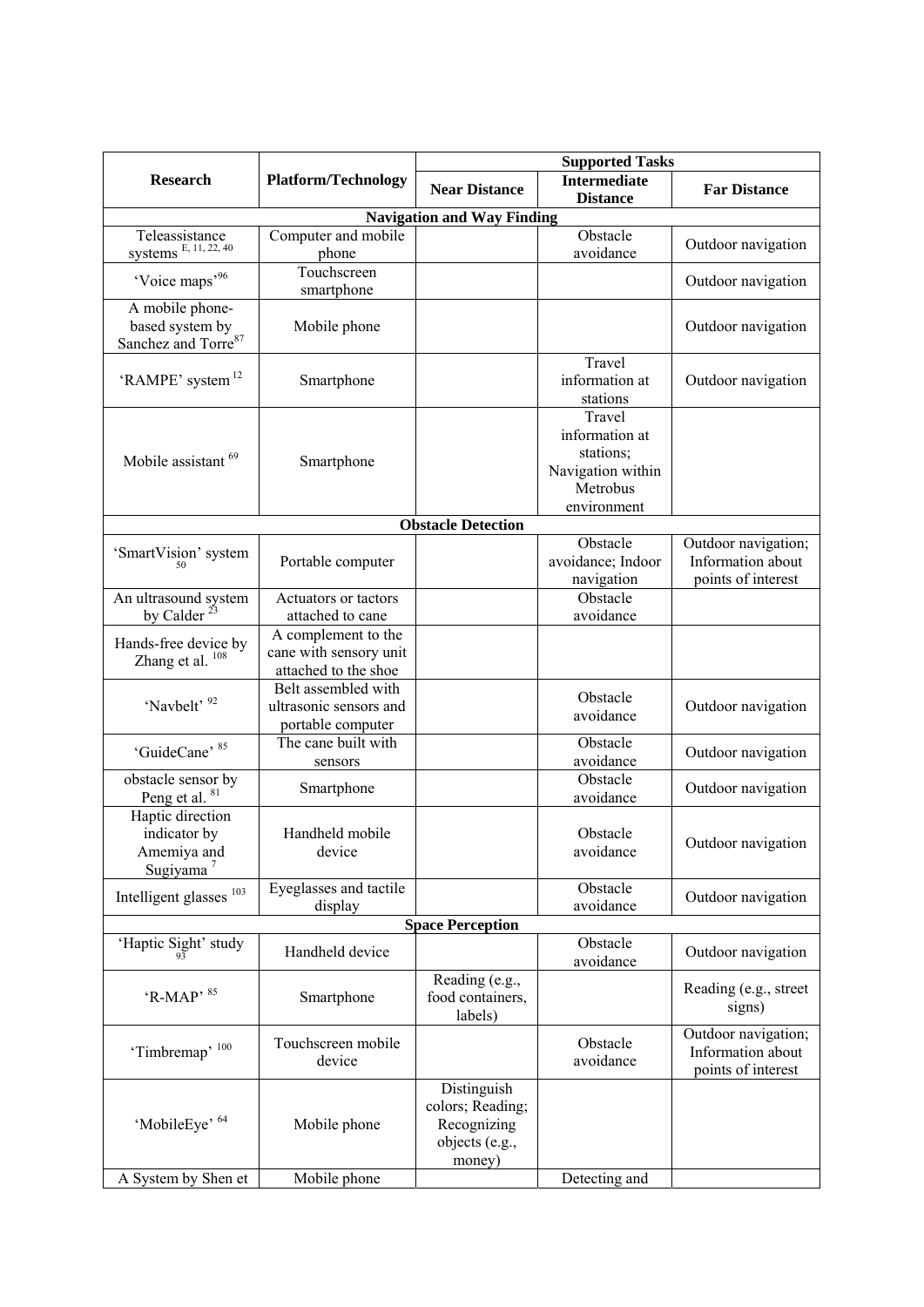| al. $90$                        |                                                  | crossing                    |                     |  |  |  |
|---------------------------------|--------------------------------------------------|-----------------------------|---------------------|--|--|--|
|                                 |                                                  | crosswalks                  |                     |  |  |  |
| 'LocalEyes' 13                  | Smartphone                                       |                             | Outdoor navigation; |  |  |  |
|                                 |                                                  |                             | Information about   |  |  |  |
|                                 |                                                  |                             | points of interest  |  |  |  |
|                                 |                                                  | <b>Independent Shopping</b> |                     |  |  |  |
| 'ShopTalk' <sup>74</sup>        | <b>Barcode Scanner and</b><br>computational unit | Navigation within           |                     |  |  |  |
|                                 |                                                  | a store; Searching          |                     |  |  |  |
|                                 |                                                  | for and identifying         |                     |  |  |  |
|                                 |                                                  | products                    |                     |  |  |  |
| ShopMobile-2 <sup>58</sup>      | Smartphone                                       | Navigation within           |                     |  |  |  |
|                                 |                                                  | a store; Searching          |                     |  |  |  |
|                                 |                                                  | for and identifying         |                     |  |  |  |
|                                 |                                                  | products                    |                     |  |  |  |
| 'Trinetra' 60                   | Smartphone                                       | Searching for and           |                     |  |  |  |
|                                 |                                                  | identifying                 |                     |  |  |  |
|                                 |                                                  | products                    |                     |  |  |  |
| 'BlindShopping' 65              | Smartphone and RFID<br>Tags                      | Navigation within           |                     |  |  |  |
|                                 |                                                  | a store; Searching          |                     |  |  |  |
|                                 |                                                  | for and identifying         |                     |  |  |  |
|                                 |                                                  | products                    |                     |  |  |  |
| <b>Smart Homes and Robotics</b> |                                                  |                             |                     |  |  |  |
| 'INHOME' 104                    | Mobile terminal and<br>TV                        | Remote control              |                     |  |  |  |
|                                 |                                                  | and configuration           |                     |  |  |  |
|                                 |                                                  | of home                     |                     |  |  |  |
|                                 |                                                  | appliances                  |                     |  |  |  |
| Mobile manipulator 33           | Camera sensors and<br>mobile interface           |                             | Contacting family   |  |  |  |
|                                 |                                                  | Obstacle detection          | members/medical     |  |  |  |
|                                 |                                                  |                             | care                |  |  |  |
| 'RoboCart' 54                   | Robotic base,                                    | Navigation within           |                     |  |  |  |
|                                 | camera, laser range                              | a store; Searching          |                     |  |  |  |
|                                 | finder and an RFID                               | for and identifying         |                     |  |  |  |
|                                 | reader                                           | products                    |                     |  |  |  |
| Robotic system <sup>41</sup>    |                                                  | Obstacle detection          |                     |  |  |  |
|                                 | Camera, laser range                              | (including stairs           |                     |  |  |  |
|                                 | finders and a small PC                           | and steps) Indoor           |                     |  |  |  |
|                                 |                                                  | navigation                  |                     |  |  |  |

**Table 1:** *Summary of Reviewed Research.*

#### **Method of Literature Search**

Pertinent articles on mobile assistive technology for the visually impaired were identified using a multi-staged, systematic approach to our literature search. During the first stage, a Scopus search (covering databases including PubMed and Web of Science as well as publishers including Elsevier and Springer) for the period up until December 2011 was carried out using various combinations of the following search terms: vision loss; visual impairment; low vision; blind; assistive technology; IT systems; mobile computer devices; mobile technology; mobile assistive technology and handheld assistive technology. The first stage returned 747 research publications for review. During the second stage, all stage one articles were examined and filtered according to their applicability to this article; relevance was determined by reading the title, the abstract and skim reading the paper where necessary. Subsequent to this, a manual citation search was conducted based on the bibliographies of the retrieved articles to identify further eligible studies. During the third and final stage, 168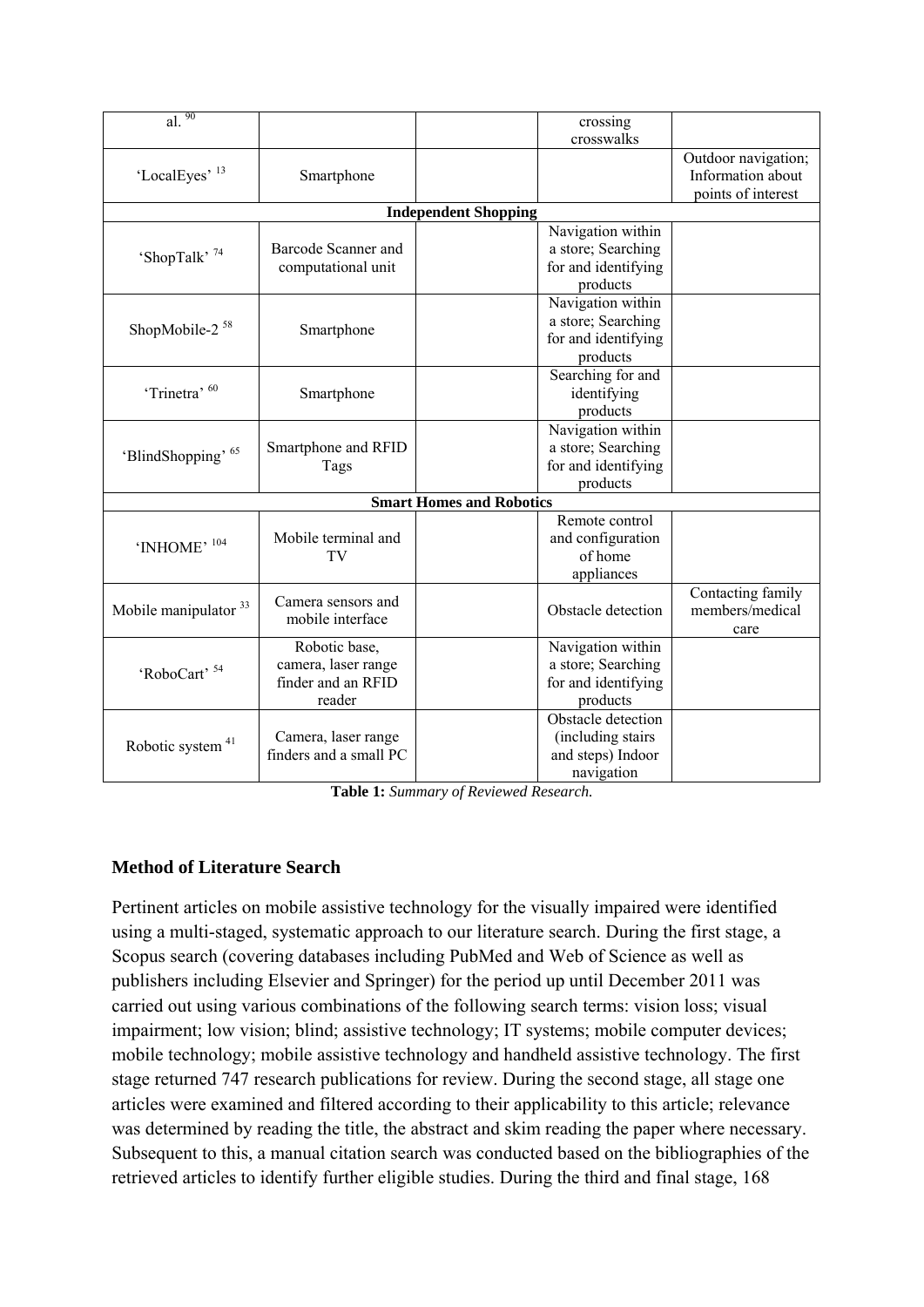articles were reviewed in detail and the findings collated into this review paper. Although the literature search was not limited to the English language, all relevant articles were in English (principally as a consequence of the leading publication venues) and so no translation was required. Suitable, newly published papers identified via Scopus alerts were also included following the completion of the initial search.

#### **References**

1. AbdulRasool D, Sabra S. Mobile-Embedded Smart Guide for the Blind. In Proceedings of the International Conference on Digital Information and Communication Technology and Its Applications (DICTAP 2011), Dijon, France, June 21-23, 2011; 571-8

2. Abu Doush I, Pontelli E. Non-visual navigation of spreadsheet tables. In Proceedings of the 12th International Conference on Computers Helping People with Special Needs (ICCHP 2010), Vienna, Austria, July 14-16, 2010; 108-15

3. Ahmed F. Assistive Web Browsing with Touch Interfaces. In Proceedings of the 12th International ACM SIGACCESS Conference on Computers and Accessibility ASSETS'10), Orlando, Florida, USA, October 25 - 27, 2010; 235-6

4. Allen M. Design and Field Evaluation of PhotoTalk: A Digital Image Communication Application for People who have Aphasia. Masters Thesis, University of British Columbia, 2006

5. Allen M, Leung R, McGrenere J, Purves B. Involving domain experts in assistive technology research. Universal Access in the Information Society. 2008; 7(3):145-54

6. Amemiya T. Haptic direction indicator for visually impaired people based on pseudoattraction force. International Journal on Human-Computer Interaction. 2009; 1(5): 23-34

7. Amemiya T, Sugiyama H. Haptic Handheld Wayfinder with Pseudo-attraction Force for Pedestrians with Visual Impairments. In Proceedings of the 11th International ACM SIGACCESS Conference on Computers and Accessibility (ASSETS'09), Pittsburgh, PA, USA, October 25 - 28, 2009; 107-14

8. Amemiya T, Sugiyama H. Orienting Kinesthetically: A Haptic Handheld Wayfinder for People with Visual Impairments. ACM Transactions on Accessible Computing. 2010; 3(2):Article 6

9. Azenkot S, Fortuna E. Improving public transit usability for blind and deaf-blind people by connecting a braille display to a smartphone. In Proceedings of the 12th international ACM SIGACCESS Conference on Computers and Accessibility (ASSETS'10); Orlando, Florida, USA, October 25 - 27, 2010; 317-18

10. Bala S, Ramesh V, Krishna S, Panchanathan S. Dyadic interaction assistant for tracking head gestures and facial expressions. 2010 IEEE International Symposium on Haptic Audio-Visual Environments and Games (HAVE); Phoenix, Arizona, USA, October 16-17, 2010; 1-1

11. Baranski P, Polanczyk M, Strumillo P. A remote guidance system for the blind. In Proceedings of the 12th IEEE International Conference on e-Health Networking, Application and Services (Healthcom); Lyon, France, July 1-3, 2010; 386-90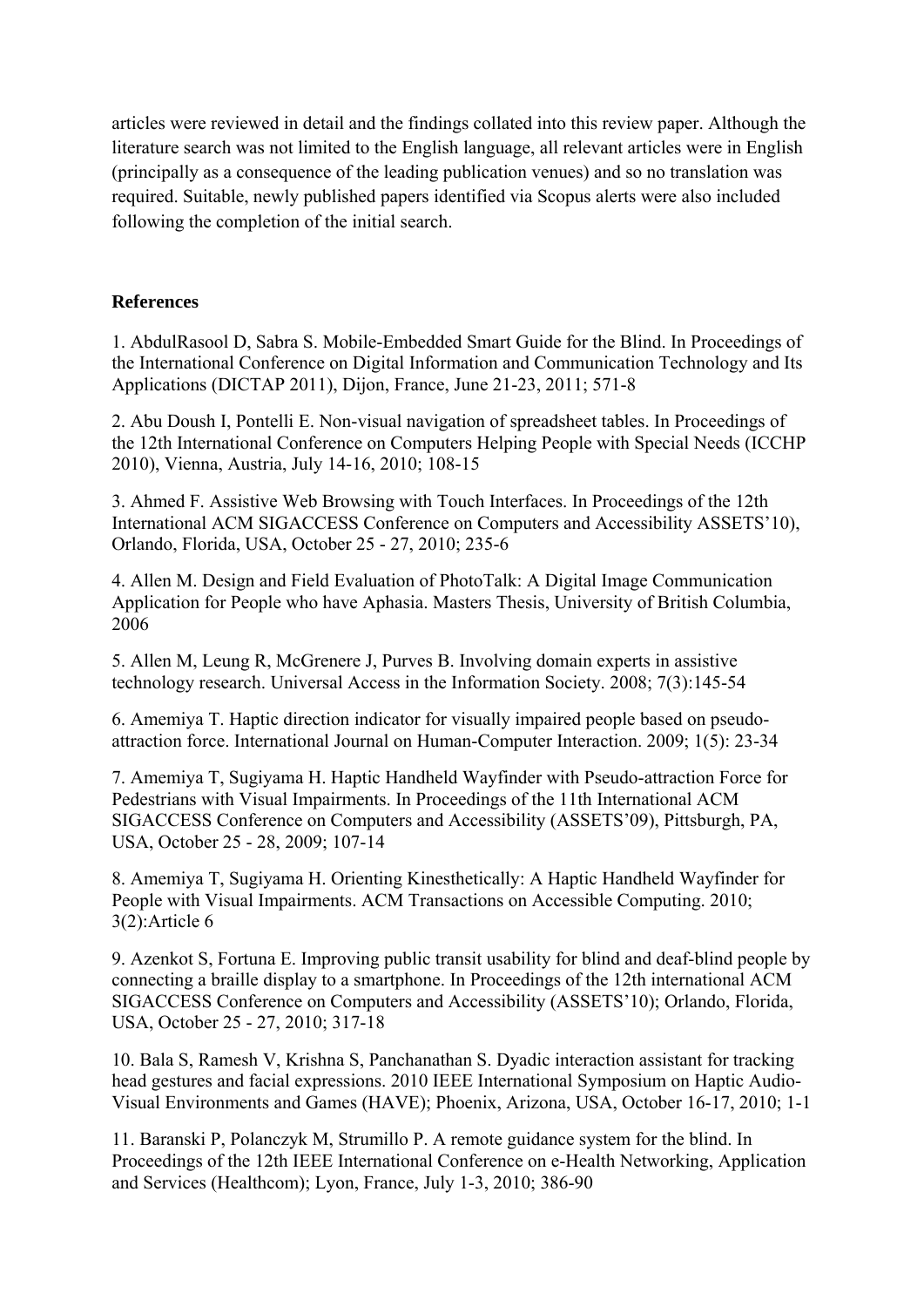12. Baudoin G, Venard O, Uzan G, et al. The RAMPE Project: Interactive, Auditive Information System for the Mobility of Blind People in Public Transports. In Proceedings of 5th international conference on ITS Telecommunications (ITST); Brest, France, June 27-29, 2005; 169-76

13. Behmer J, Knox S. LocalEyes: accessible GPS and points of interest. In Proceedings of the 12th international ACM SIGACCESS Conference on Computers and Accessibility (ASSETS'10); Orlando, Florida, USA, October 25-27, 2010; 323-4

14. Billi M, Burzagli L, Catarci T, et al. A Unified Methodology for the Evaluation of Accessibility and Usability of Mobile Applications. Universal Access in the Information Society. 2010; 9(4):337-56

15. Binns AM, Bunce C, Dickinson C, et al. How Effective is Low Vision Service Provision? A Systematic Review. Survey of Ophthalmology. 2011;57(1):34-65

16. Bradley NA, Dunlop MD. An Experimental Investigation into Wayfinding Directions for Visually Impaired People. Personal and Ubiquitous Computing. 2005;9(6):395-403

17. Brewster S. Overcoming the lack of screen space on mobile computers. Personal and Ubiquitous Computing. 2002;6:188-205

18. Brewster S, Chohan F, Brown L. Tactile Feedback for Mobile Interactions. In Proceedings of the SIGCHI Conference on Human Factors in Computing Systems (CHI 07); San Jose, CA, USA, April 30- May 03, 2007; 159-62

19. Brewster S, Lumsden J, Bell M, Hall M, Tasker S. Multimodal 'eyes-free' interaction techniques for wearable devices. In Proceedings of the SIGCHI Conference on Human Factors in Computing Systems; Ft. Lauderdale, Florida, USA, April 5-10, 2003; 473-80

20. Broekens J, Heerink M, Rosendal H. Assistive social robots in elderly care: a review. Gerontechnology. 2009;8(2):94-103

21. Brown L, Brewster S, Purchase H. Multidimensional Tactons for Non-Visual Information presentation in Mobile Devices. In proceedings of the 8th Conference on Human-Computer Interaction with Mobile Devices and Services; Helsinki, Finland, September 12-15, 2006; 231-8

22. Bujacz M, Baranski P. Remote mobility and navigation aid for the visually disabled. In Proceedings of the 7th International Conference on Disability, Virtual Reality and Assoc. Technologies with Art ArtAbilitation; Maia, Portugal, September 8-11, 2008; 263-270

23. Calder DJ. Ecological solutions for the blind. In Proceedings of the 4th IEEE International Conference on Digital Ecosystems and Technologies; Dubai, United Arab Emirates, April 13-16, 2010; 625-30

24. Chen X, Tremaine M, Lutz R, et al. AudioBrowser: a Mobile Browsable Information Access for the Visually Impaired. Universal Access in the Information Society, 2006; 5(1): 4- 22

25. Cheverst K, Clarke K, Dewsbury G, et al. Designing Assistive Technologies for Medication Regimes in Care Settings. Universal Access in the Information Society (UAIS). 2003;2(3):235-42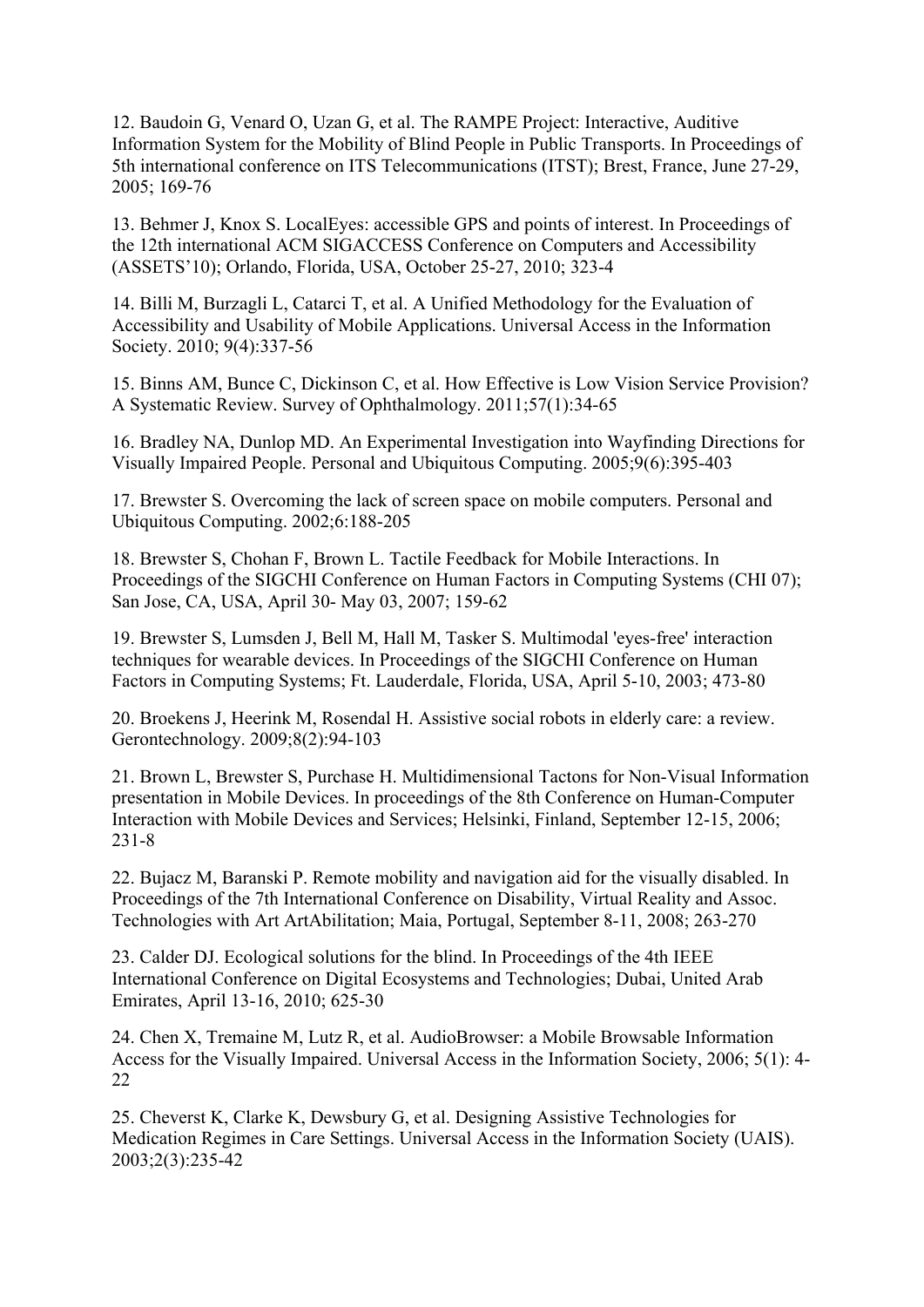26. Chiang MJ, Cole RG, et al. Computer and World Wide Web Accessibility by Visually Disabled Patients: Problems and Solutions. Survey of Ophthalmology. 2005;50(4):394-405

27. Cober R, Au O, Son JJ. Using a participatory approach to design a technology-enhanced museum tour for visitors who are blind. In Proceedings of the 2012 iConference; Toronto, Ontario, Canada, February 7-10, 2012; 592-4

28. Coccharella L, Andersson GBJ (eds). The visual system. In: Guides to the Evaluation of Permanent Impairment. Chicago, IL, American Medical Association, 2000, ed 5, pp 277-300

29. Connelly K, Faber A, et al. Mobile Applications that Empower People to Monitor their Personal Health. Elektrotechnik und Informationstechnik. 2006;123(4):124-8

30. Coughlan J, Manduchi R. Functional assessment of a camera phone-based wayfinding system operated by blind and visually impaired users. International Journal on Artificial Intelligence Tools. 2009;18(3):379-97

31. Crabtree A, Hemmings T, Rodden T, et al. Designing with care: Adapting cultural probes to inform design in sensitive settings. In Proceedings of the Conference on New Directions in Interaction, Information Environments, Media, and Technology (OzCHI'03); Brisbane, Australia, November 26-28, 2003; 4-13

32. Dicke C, Wolf K, Tal Y. Foogue: eyes-free interaction for smartphones. In Proceedings of the 12th international Conference on Human Computer Interaction with Mobile Devices and Services; Lisbon, Portugal, September 7-10, 2010; 455-8

33. Deegan P, Grupen R, Hanson A, Horrell E. Mobile manipulators for assisted living in Residential Settings. Autonomous Robots. 2008;24(2):179-92

34. Dewsbury G, Clarke K, Hughes J, et al. Growing Older Digitally: Designing Technology For Older People. In Proceedings of Inclusive Design for Society and Business; Royal College of Art, London , March 25-28, 2003; 57-64

35. Doush IA, Pontelli E. Non-visual navigation of spreadsheets - Enhancing accessibility of Microsoft Excel™. "In press" Universal Access in the Information Society. 2012;1-17

36. Ferres L, Lindgaard G, Sumegi L. Evaluating a tool for improving accessibility to charts and graphs. In Proceedings of the 12th international ACM SIGACCESS Conference on Computers and Accessibility; Orlando, Florida, USA, October 25-27, 2010; 83-90

37. Foley A, Ferri BA. Technology for people, not disabilities: Ensuring access and inclusion. "In press" Journal of Research in Special Educational Needs. 2012

38. Forlizzi J, Disalvo C, Gemperle F (2004). Assistive Robotics and an Ecology of Elders Living Independently in Their Homes. Human-Computer Interaction. 2004;19(1):25-59

39. Fruchterman, J. In the palm of your hand: a vision of the future of technology for people with visual impairments. Journal of Visual Impairments and Blindness. 2003;97(10):585-91

40. Garaj V, Jirawimut R, et al. A system for remote sighted guidance of visually impaired pedestrians.British Journal of Visual impairment. 2003;21(2):55-63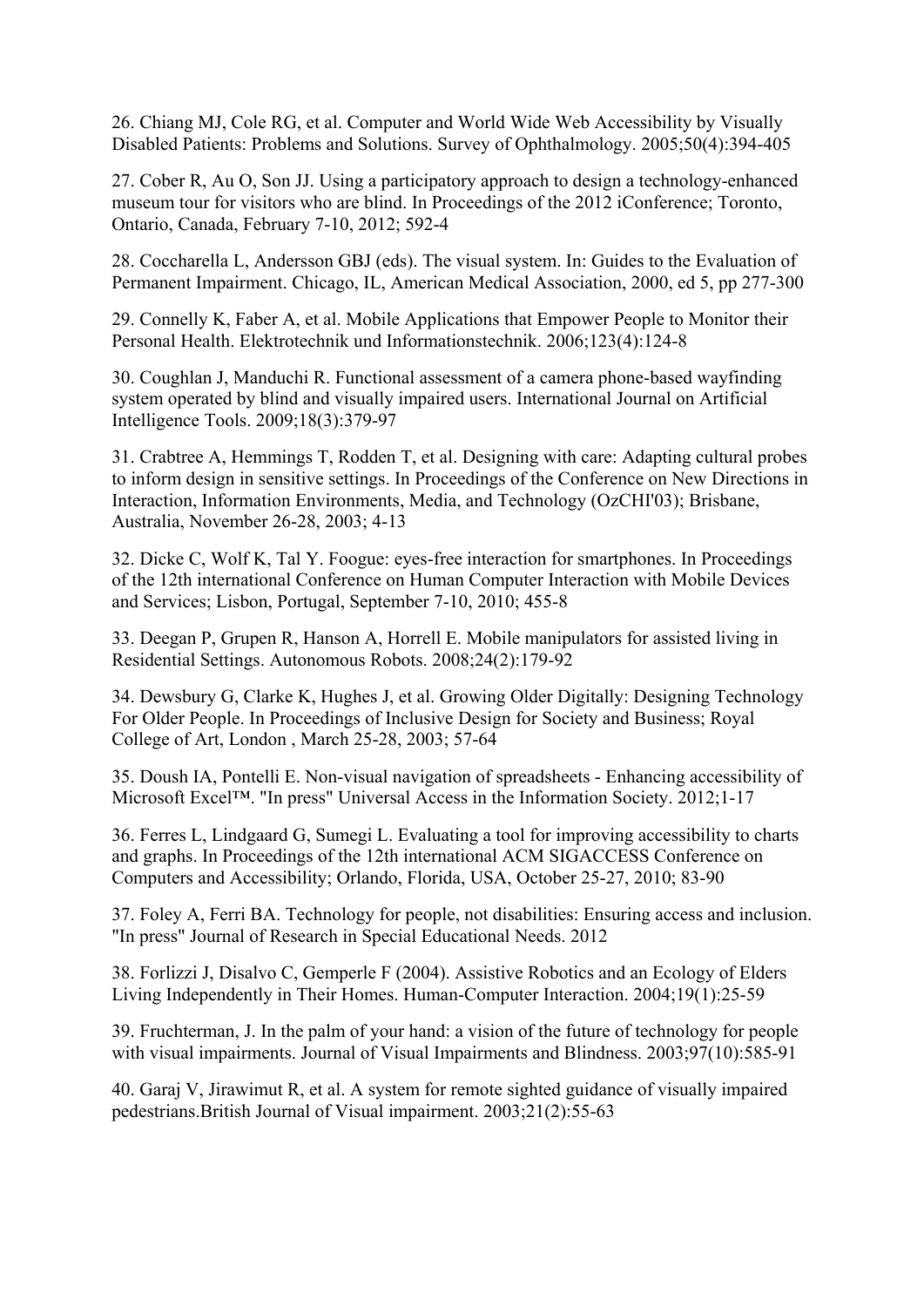41. Capi G, Toda H. A new robotic system to assist visually impaired people. In the 20th IEEE International Symposium on Robot and Human Interactive Communication (RO-MAN); Atlanta, Georgia, July 31 - August 3, 2011; 259-63

42. Guerreiro T. Assessing mobile-wise individual differences in the blind. In Proceedings of the 12th International Conference on Human Computer Interaction with Mobile Devices and Services, Lisbon, Portugal, September 7-10, 2010; 485-6

43. Hersh MA. The design and evaluation of assistive technology products and devices part 3: Outcomes of assistive product use, in: Blouin M, Stone J (ed): International Encyclopedia of Rehabilitation, CIRRIE, 2010

44. Hersh MA, Johnson MA. A robotic guide for blind people Part 2: Gender and national analysis of a multi-national survey and the application of the survey results and the CAT model to framing robot design specifications. Applied Bionics and Biomechanics. 2012;9(1):29-43

45. Jack JA, Barreto AB, Marmet GJ, et al. Low Vision: the role of visual acuity in the efficiency of cursor movement. In Proceedings of the Fourth International Conference on Assistive Technologies (ASSETS); New York, USA, 2000; 1-8

46. Jacobson RD. Cognitive Mapping without Sight: Four Preliminary Studies of Spatial Learning. Journal of Environmental Psychology. 1998;18:289-305

47. Jacquet C, Bellik Y, Bourd Y, Moulon P. Electronic Locomotion Aids for the Blind : Towards More Assistive Systems. Intelligent Paradigms for Assistive and Preventive Healthcare, Studies in Computational Intelligence, Vol. 19, Springer, 2006, pp 133-63

48. Jayant C, Acuario C, Johnson W, et al. VBraille : Haptic Braille Perception Using a Touch-screen and Vibration on Mobile Phones. In Proceedings of the 12th International ACM SIGACCESS Conference on Computers and Accessibility (ASSETS); Orlando, Florida, USA, October 25 - 27, 2010; 295-6

49. Johnson KL, Dudgeon B, Amtmann D. Assistive technologyin rehabilation. Physical Medicine and Rehabilitation Clinics of North America. 1997;8(2):389-403

50. Jose J, Farrajota M, Rodrigues JMF, Hans du Buf JM. The SmartVision local navigation aid for blind and visually impaired persons. International Journal of Digital Content Technology and its Applications. 2011;5(5):362-75

51. Kane SK, Bigham JP, Wobbrock JO. Slide rule: making mobile touch screens accessible to blind people using multi-touch interaction techniques. In Proceedings of the 10th International ACM SIGACCESS Conference on Computers and Accessibility (ASSETS), Halifax, Nova Scotia, Canada, October 13-15, 2008; 73-80

52. Kientz J, Patel S, Tyebkhan AZ, et al. Where"s my Stuff? Design and evaluation of a mobile system for locating lost items for the visually impaired. In Proceedings of the 8th ACM Conference on Computers and Accessibility (ASSETS); Portland, Oregon, USA, October 22- 5, 2006; 103-10

53. Kulyukin V, Crandall W, Coster D. Efficiency or Quality of Experience: A Laboratory Study of Three Eyes-Free Touchscreen Menu Browsing User Interfaces for Mobile Phones. The Open Rehabilitation Journal. 2011;4:13-22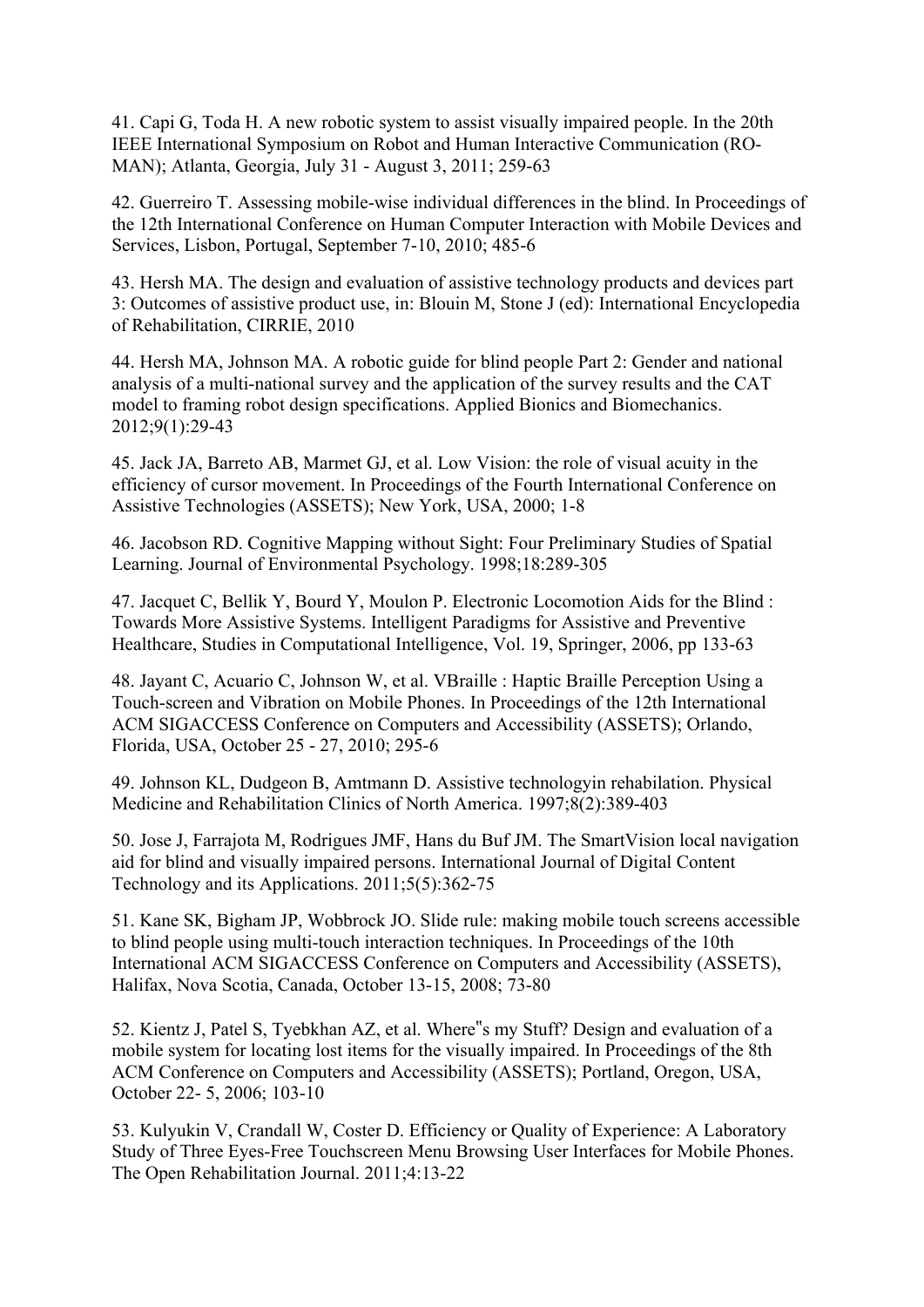54. Kulyukin V, Gharpure C, Nicholson J. RoboCart: toward Robot-Assisted Navigation of Grocery Stores by the Visually Impaired. In Proceedings of the IEEE/RSJ International Conference on Intelligent Robots and Systems, Alberta, Canada, August 2-2, 2005; 2845-50

55. Kulyukin V, Kutiyanawala A. Accessible Shopping Systems for Blind and Visually Impaired Individuals: Design Requirements and the State of the Art. The Open Rehabilitation Journal. 2010;3:158-68

56. Kulyukin V, Kutiyanawala A. (2010). Eyes-Free Barcode Localization and Decoding for Visually Impaired Mobile Phone Users. In Proceedings of the 2010 International Conference on Image Processing, Computer Vision, & Pattern Recognition (IPCV), Las Vegas, USA, July 12-15, 2010; 1-7

57. Kulyukin V, Kutiyanawala A. From ShopTalk to ShopMobile: Vision-Based Barcode Scanning with Mobile Phones for Independent Blind Grocery Shopping. In Proceedings of the 2010 Rehabilitation Engineering and Assistive Technology Society of North America Conference (RESNA); Las Vegas, NV, 2010

58. Kulyukin V, Kutiyanawala A. Demo: ShopMobile II: Eyes-free supermarket grocery shopping for visually impaired mobile phone users. In Proceedings of the Computer Society Conference on Computer Vision and Pattern Recognition Workshops, San Francisco, USA, June 13-18, 2010; 31-2

59. Lamourex EL, Hassell JB, Keeffe JE. The determinants of participation in activities of daily living in people with impaired vision. American Journal of Ophthalmology. 2004; 137(2):265-70

60. Lanigan PE, Paulos AM, Williams AW, Rossi D, Narasimhan P, editors. Trinetra: Assistive Technologies for Grocery Shopping for the Blind. In Proceedings of the 10th IEEE International Symposium on Wearable Computers; New York, USA, October 11-14, 2006; 147-8

61. Leonard VK, Jacko JA, Pizzimenti JJ. An investigation of handheld device use by older adults with age-related macular degeneration. Behaviour and Information Technology. 2006;25(4):313-32

62. Leung R, Lumsden J: Designing Mobile Technologies for Individuals With Disabilities, in Lumsden J. (ed): Handbook of Research on User Interface Design and Evaluation for Mobile Technology, Information Science Reference, Hershey, USA, 2008, pp 609-623

63. Leventhal JD. Assistive devices for people who are blind or have visual impairments, in Galvin JC, Scherer MJ (ed): Evaluating, Selecting, and Using Appropriate Assistive Technology, Gaithersburg, MD, Aspen Publishers, 1996, pp 125-143

64. Liu X, Doermann D, Li H: Mobile Visual Aid Tools for Users with Visual Impairments, in Jiang X, Ma M, Chen C (ed): Mobile Multimedia Processing, Berlin, Heidelberg, Springer, 2010, pp 21-36

65. López-de-Ipiña D, Lorido T, López U: BlindShopping: Enabling Accessible Shopping for Visually Impaired People through Mobile Technologies, in Abdulrazak B, Giroux S, Bouchard B, Pigot H, Mokhtari M (ed): Toward Useful Services for Elderly and People with Disabilities, Berlin, Heidelberg, Springer, 2011, pp 266-270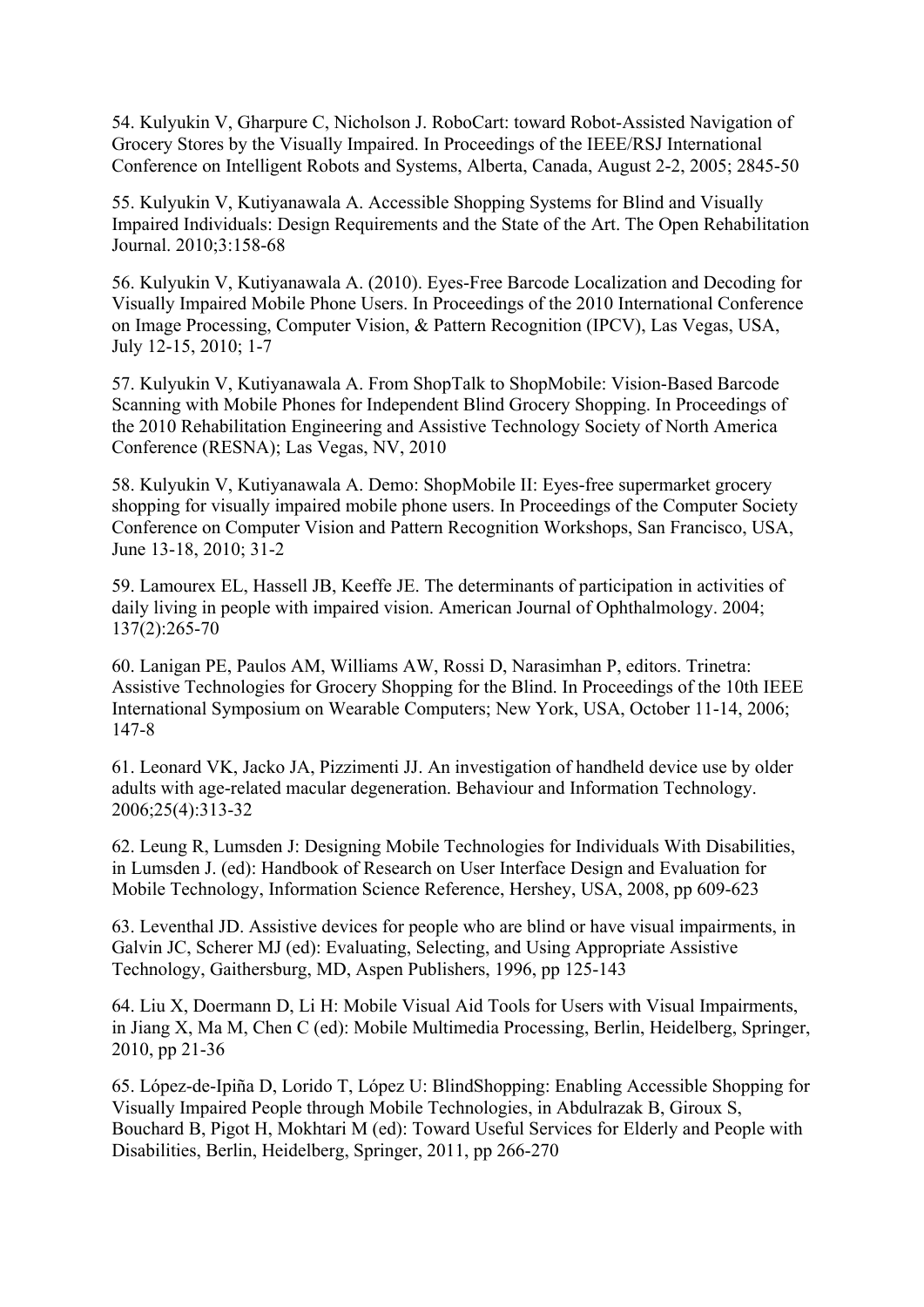66. Lumsden J, Leung R, Fritz J. Designing a mobile transcriber application for adult literacy education: a case study. In Proceedings of International Conference on Mobile Learning (IADS); Qawra, Malta, June 28 - 30, 2005; 16-23

67. Mahmud J, Ramakrishnan IV. Transaction models for Web accessibility. World Wide Web. 2012;15(4):383-408

68. Mann WC, Milton BR. Home Automation and Smart Homes to Support Independence, in Smart Technology for Aging, Disability, and Independence, Hoboken, John Wiley & Sons, 2005, pp 32-66

69. Mata F, Jaramillo A, Claramunt C. A mobile navigation and orientation system for blind users in a metrobus environment. In Proceedings of the 10th International Conference on Web and Wireless Geographical Information Systems (W2GIS); Kyoto, Japan, March 3-4, 2011; 94-108

70. Marentakis GN, Brewster SA. Effects of Feedback, Mobility and Index of Difficulty on Deictic Spatial Audio Target Acquisition in the Horizontal Plane. In Proceedings of the SIGCHI Conference on Human Factors in Computing Systems (CHI); Montreal, Quebec, Canada, April 24-27, 2006; 359-68

71. Moskovitch Y, Walker BN. Evaluating text descriptions of mathematical graphs. In Proceedings of the 12th International ACM SIGACCESS Conference on Computers and Accessibility (ASSETS); Florida, USA, October 25 - 27, 2010; 259-60

72. Mountain G. Using the Evidence to Develop Quality Assistive Technology Services. Journal of Integrated Care. 2004; 12(1): 19-26

73. Neff F, Mehigan TJ. Accelerometer & spatial audio technology: Making touch-screen mobile devices accessible. In Proceedings of the 12th International Conference on Computers Helping People with Special Needs (ICCHP); Vienna, Austria, July, 2010; 170-7

74. Nicholson J, Kulyukin V, Coster D. ShopTalk: Independent Blind Shopping Through Verbal Route Directions and Barcode Scans. The Open Rehabilitation Journal. 2009;2:11-23

75. Nicolau H, Nunes R, Jorge J. Personal Mobile Controller for Blind People. In Proceedings of the 12th International Conference on Human Computer Interaction with Mobile Devices and Services (Mobile HCI); Lisbon, Portugal, September 07 - 10, 2010; 371- 72

76. Oviatt S. Multimodal system processing in mobile environments. In Proceedings of the 13th Annual ACM Symposium on User Interface Software and Technology. San Diego, California, USA, November 5-8, 2000; 21-30

77. Paeck T, Chickering DM. Improving command and control speech recognition on mobile devices: using predictive user models for language modelling. User modelling and useradapted interaction. Special Issue Statist. Probabil. Methods User Model. 17, 1-2, 2007; 93- 117

78. Pal J, Pradhan M, Shah M, Babu R. Assistive Technology for Vision-impairments: An Agenda for the ICTD Community. In Proceedings of the 20th International Conference Companion on World Wide Web; Hyderabad, India, March 28-April 1, 2011; 513-22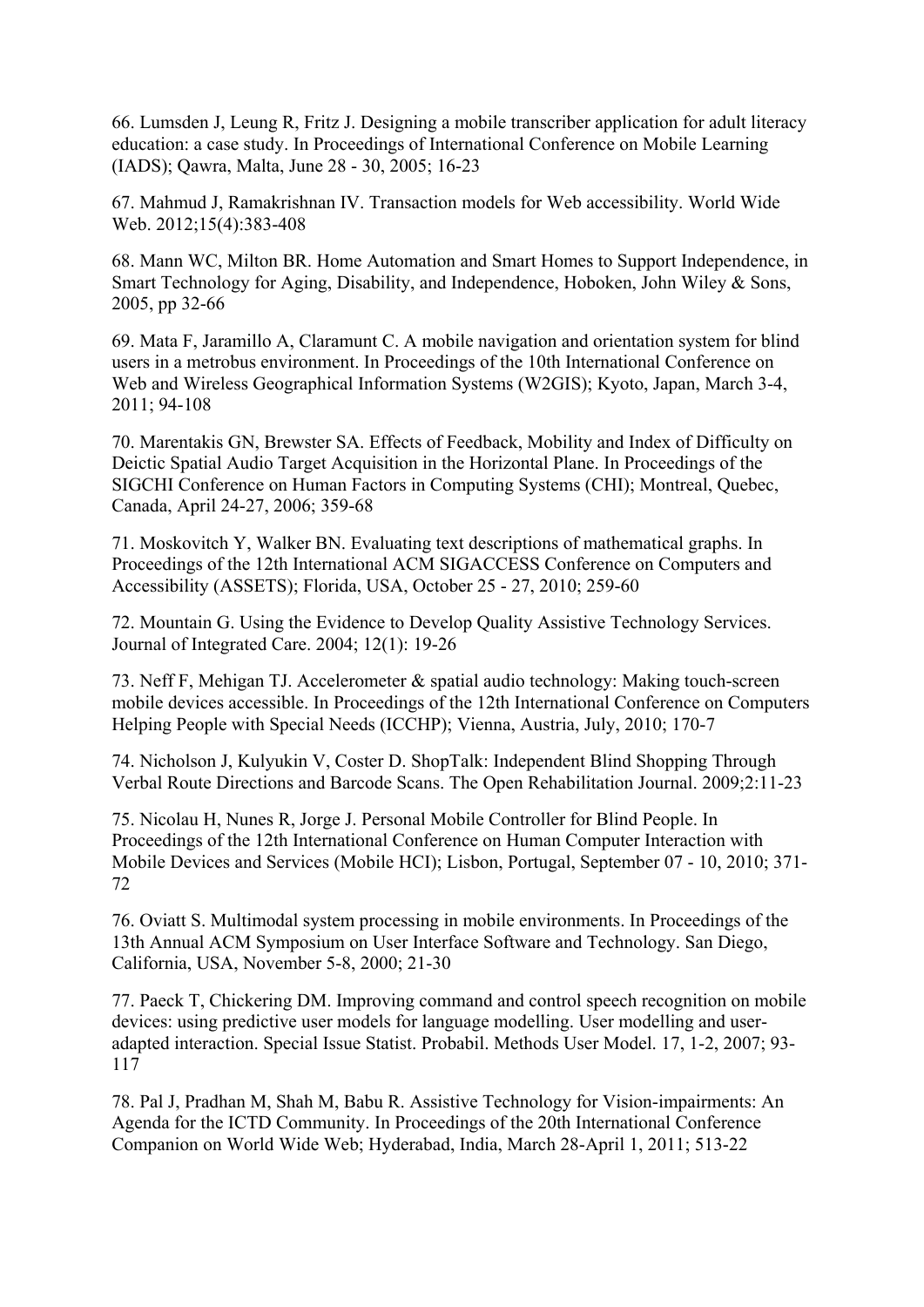79. Passini R, Proulx G. Wayfinding without vision: an experiment with congenitally totally blind people. Environment and Behaviour.1988;20(2):227-52

80. Peak P, Leonard JA. The use of heart-rate as an index of stress in blind pedestrains. Ergonomics. 1971;14(2):189-204

81. Peng E, Peursum P, et al. A smartphone-based obstacle sensor for the visually impaired. In Proceedings of the 7th International Conference on Ubiquitous Intelligence and Computing; Xi'an, China, October 26-29, 2010; 590-604

82. Perry J, Beyer S. Ethical issues around telecare: The views of people with intellectual disabilities and people with dementia. Journal of Assistive Technologies.2012;6(1):71-5

83. Phillips B, Zhao H. Predictors of assistive technology abandonment. Assistive Technology. 1993;5(1):36-45

84. Quiñones P-A, Greene TC, Yang R, Newman MW. Supporting Visually Impaired Navigation: A Needs-finding Study. In Proceedings of the Conference on Human Factors in Computing Systems; ACM, New York, USA, May 07-12, 2011; 1645 - 50

85. Shaik AS, Hossain G, Yeasin M, editors. Design, development and performance evaluation of reconfigured Mobile Android Phone for people who are blind or visually impaired. In Proceedings of the 28th ACM International Conference on Design of Communication (SIGDOC ); Sao Carlos-Sao Paulo, Brazil, September 26-29, 2010; 159-166

86. Sharkey A, Sharkey N. Granny and the robots: Ethical issues in robot care for the elderly. Ethics and Information Technology. 2012:14(1):27-40

87. Sanchez J, Torre NdL. Autonomous navigation through the city for the blind. In Proceedings of the 12th International ACM SIGACCESS Conference on Computers and Accessibility; Orlando, Florida, USA, October 25-17, 2010;195-202

88. Scherer MJ. Living in the state of stuck: How technology impacts the lives of people with disabilities Cambridge, MA, Brookline Books, 2000, ed 3

89. Scherer MJ, Lane JP. Assessing consumer profiles of "ideal" assistive technologies in ten categories: An integration of quantitative and qualitative methods. Disability and Rehabilitation. 1997; 19(12): 528-35

90. Shen H, Chan KY, et al. A Mobile Phone System to Find Crosswalks for Visually Impaired Pedestrians. Technology and Disability. 2008; 20(3):217-24

91. Shingledecker C. Measuring the mental effort of blind mobility. Journal of Visual Impairment and Blindness. 1983;77(7):334-9

92. Shoval S, Ulrich I, Borenstein J. NavBelt and the Guide-Cane [Obstacle-Avoidance Systems for the Blind and Visually impaired. Robotics and Automation Magazine, IEEE. 2003; 10(1):9-20.

93. Song JW, Yang SH. Touch Your Way: Haptic Sight for Visually Impaired People to Walk with Independence. In Proceedings of the 28th of the International Conference Extended Abstracts on Human Factors in Computing Systems (CHI); Atlanta, GA, USA, April 10 - 15, 2010; 3343-8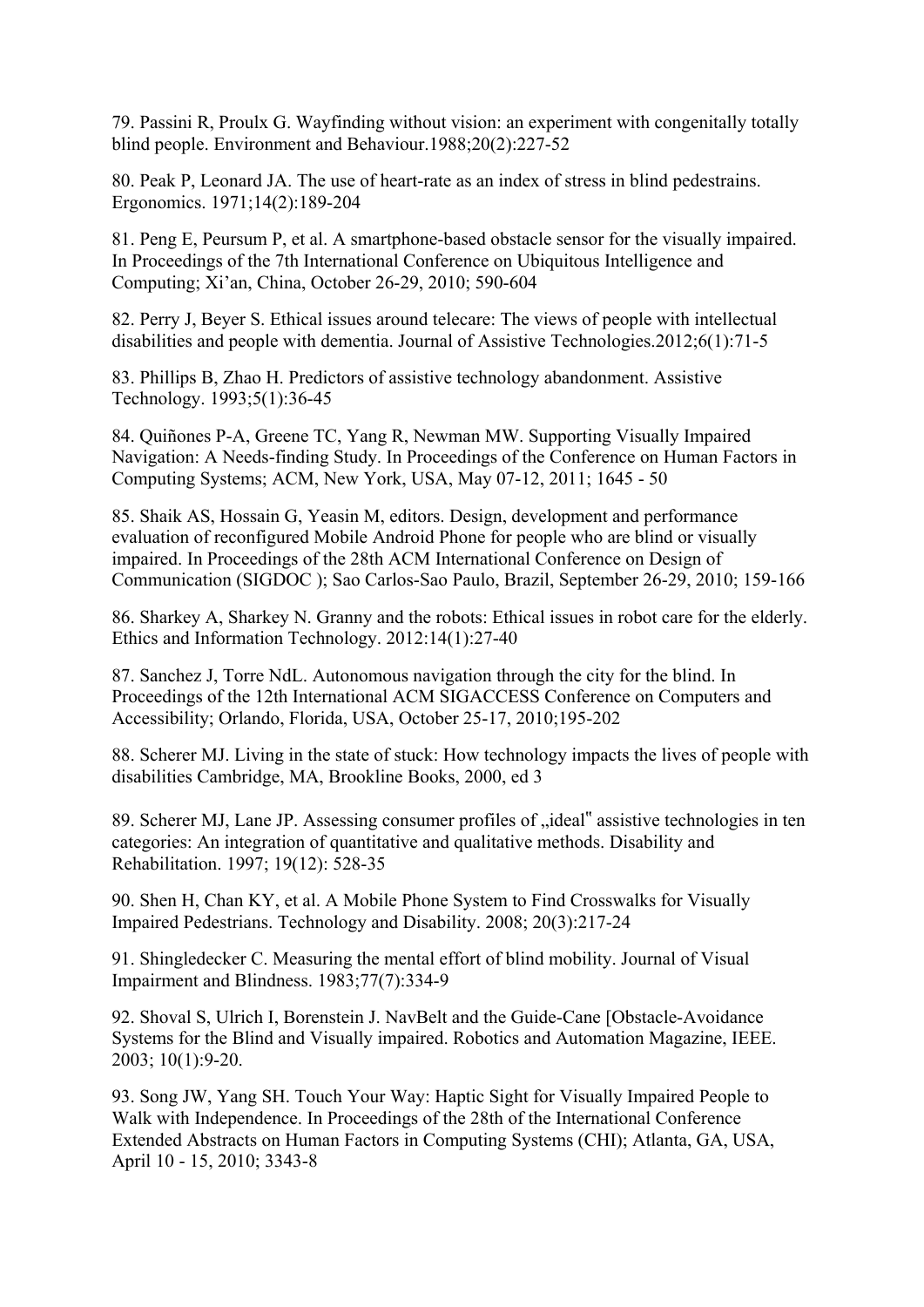94. Srikulwong M, O'Neill E. A comparative study of tactile representation techniques for landmarks on a wearable device. Proceedings of the 2011 Annual Conference on Human Factors in Computing Systems; Vancouver, BC, Canada, May 07-12, 2011; 2029-38

95. Steel EJA, De Witte LP. Advances in European Assistive Technology Service Delivery and Recommendations for Further Improvement. Technology and Disability. 2011;23(3): 131-8

96. Stepnowski A, Kamiński Ł, Demkowicz J. Voice maps: the system for navigation of blind in urban area. In Proceedings of the 10th International Conference on Applied Computer and Applied Computational Science (ACACOS); Venice, Italy, March 8-10, 2011; 201-6

97. Strothotte T, Fritz S, Michel R, et al. Development of dialogue systems for a mobility aid for blind people: initial design and usability testing. In Proceedings of Proceedings of the Second International ACM Conference on Assistive Technologies (ASSETS); Vancouver, BC, Cannada, ACM, April 11-12, 1996; 139-44

98. Strumillo P. Electronic interfaces aiding the visually impaired in environmental access, mobility and navigation. In Proceedings of the Conference on Human Systems Interactions; Rzeszow, Poland, May 13-15, 2010; 17-24

99. Strumillo P. Electronic systems aiding spatial orientation and mobility of the visually impaired. Advances in Intelligent and Soft Computing. 2012;98:373-86

100. Su J, Rosenzweig A, Goel A, et al. Timbremap: Enabling the visually-impaired to use maps on touch-enabled devices. In Proceedings of the 12th International Conference on Human-Computer Interaction with Mobile Devices and Services (Mobile HCI); Lisbon, Portugal, September 7-10, 2010; 17-26

101. Tekin E, Coughlan JM. A mobile phone application enabling visually impaired users to find and read product barcodes. In Proceedings of the 12th International Conference on Computers Helping People With Special Needs (ICCHP); Vienna, Austria, July 14-16, 2010; 290-5

102. Ulrich I, Borenstein J. The GuideCane-applying Mobile Robot Technologies to Assist the Visually Impaired. IEEE Transactions on Systems, Man and Cybernetics, Part A: Systems and Humans. 2002;31(2):131-6

103. Velázquez R, Maingreaud, et al. Intelligent Glasses: a New Man-machine Interface Concept Integrating Computer Vision and Human Tactile Perception. In Proceedings of EuroHaptics; Dublin, Ireland, July 6 - 9, 2003; 456-60

104. Vergados D. Service Personalization for Assistive Living in a Mobile Ambient Healthcare-networked Environment. Personal and Ubiquitous Computing. 2010;14(6):575-90

105. Wall SA, Brewster SA. Tac-tiles: multimodal pie charts for visually impaired users. In: Proceedings of the 4th Nordic Conference on Human-Computer Interaction; Changing Roles (NordiCHI); Oslo, Norway, October 14 - 18, 2006; 9-18

106. Wang H, Zhang Y, Cao J. Ubiquitous computing environments and its usage access control. In Proceedings of the 1st International Conference on Scalable information systems; Hong Kong, China, May 30 - June 1, 2006; 6